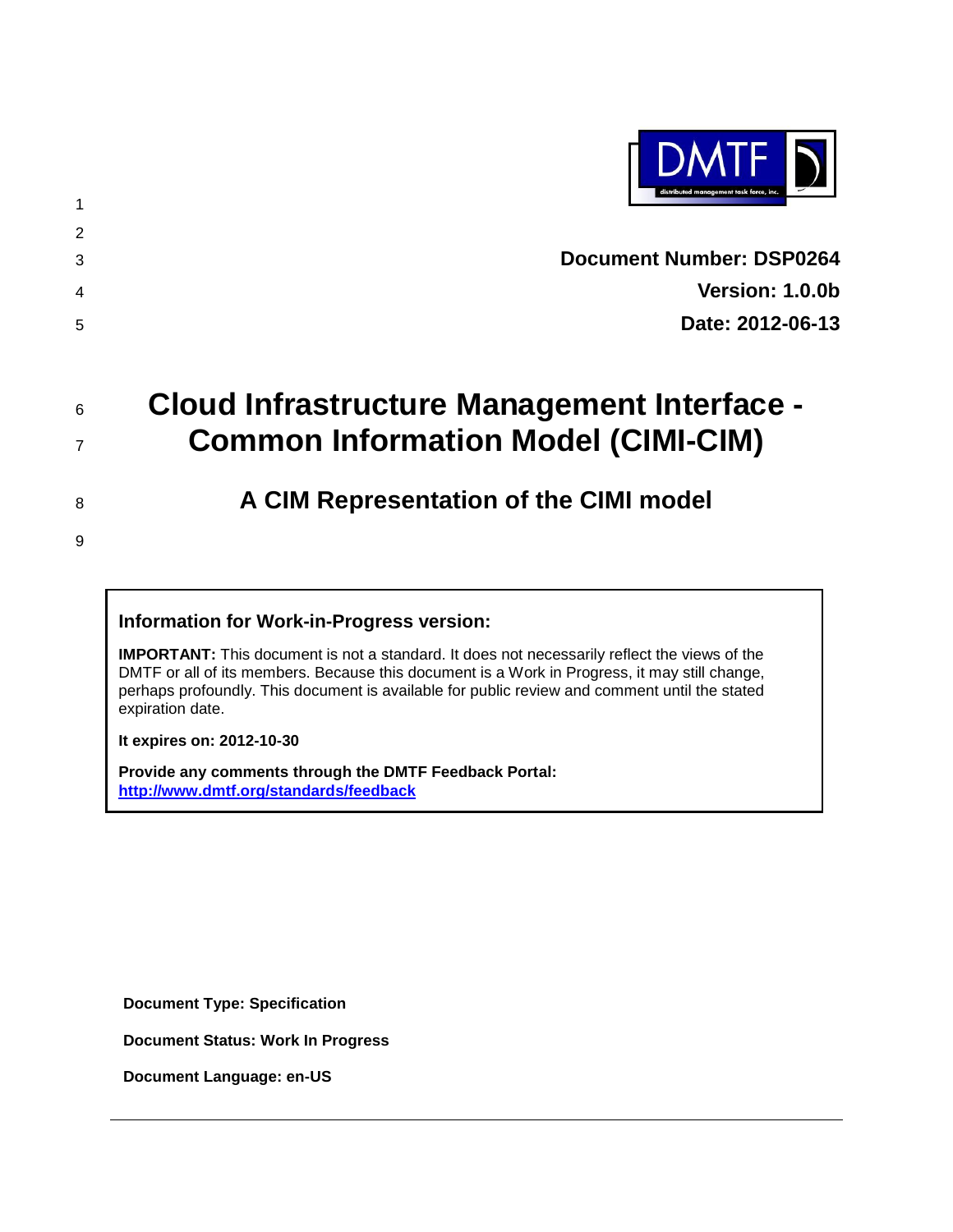10 | Copyright Notice

Copyright © 2012 Distributed Management Task Force, Inc. (DMTF). All rights reserved.

 DMTF is a not-for-profit association of industry members dedicated to promoting enterprise and systems management and interoperability. Members and non-members may reproduce DMTF specifications and documents, provided that correct attribution is given. As DMTF specifications may be revised from time to time, the particular version and release date should always be noted.

Implementation of certain elements of this standard or proposed standard may be subject to third party

patent rights, including provisional patent rights (herein "patent rights"). DMTF makes no representations

 to users of the standard as to the existence of such rights, and is not responsible to recognize, disclose, or identify any or all such third party patent right, owners or claimants, nor for any incomplete or

inaccurate identification or disclosure of such rights, owners or claimants. DMTF shall have no liability to

any party, in any manner or circumstance, under any legal theory whatsoever, for failure to recognize,

22 disclose, or identify any such third party patent rights, or for such party's reliance on the standard or<br>23 incorporation thereof in its product, protocols or testing procedures. DMTF shall have no liability to a incorporation thereof in its product, protocols or testing procedures. DMTF shall have no liability to any

party implementing such standard, whether such implementation is foreseeable or not, nor to any patent

owner or claimant, and shall have no liability or responsibility for costs or losses incurred if a standard is

withdrawn or modified after publication, and shall be indemnified and held harmless by any party

implementing the standard from any and all claims of infringement by a patent owner for such

implementations.

For information about patents held by third-parties which have notified the DMTF that, in their opinion,

- such patent may relate to or impact implementations of DMTF standards, visit
- [http://www.dmtf.org/about/policies/disclosures.php.](http://www.dmtf.org/about/policies/disclosures.php)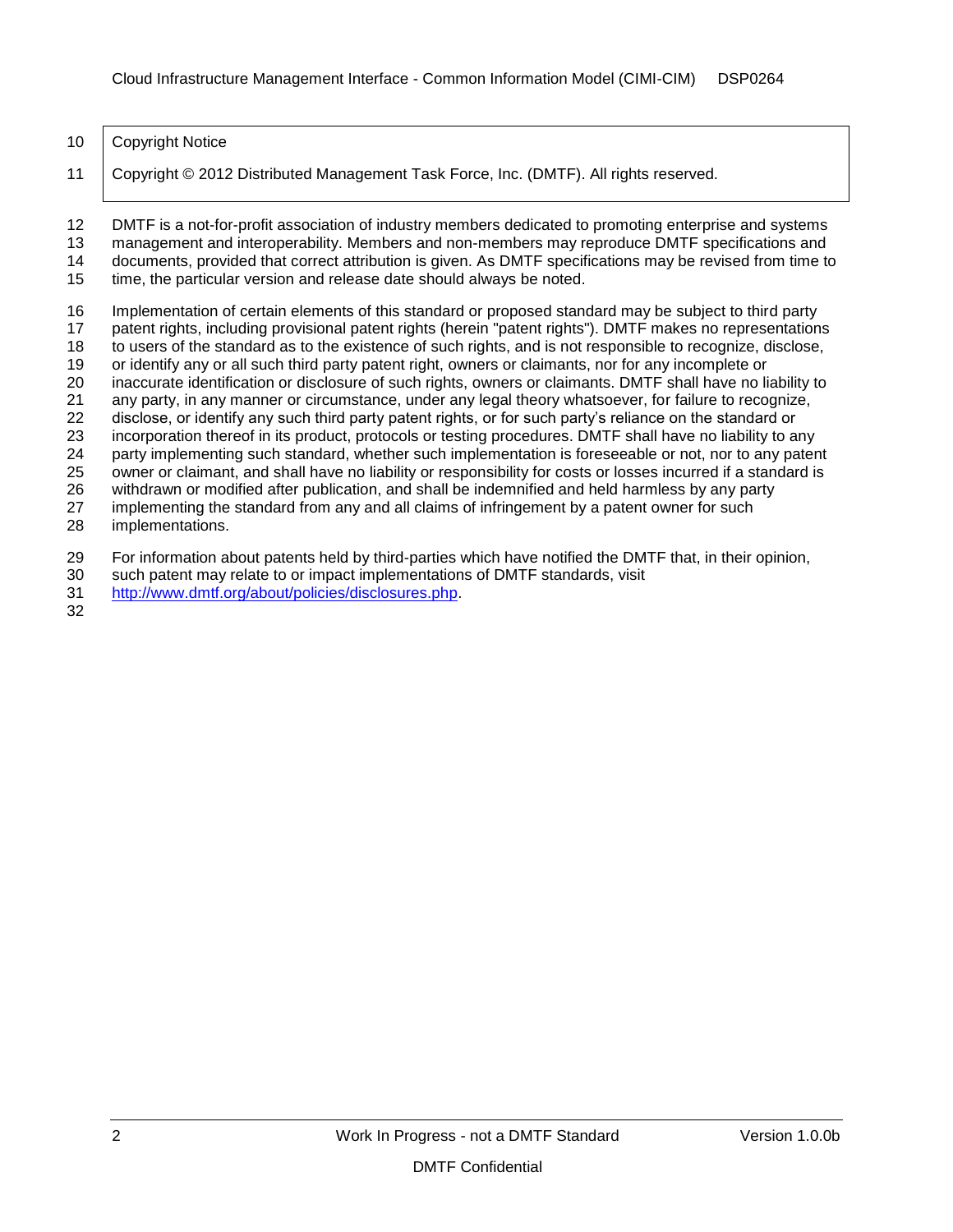33

#### **Contents** 34

| 35 |                |                |       |  |
|----|----------------|----------------|-------|--|
| 36 | 2              |                |       |  |
| 37 | 3              |                |       |  |
| 38 |                | 3.1            |       |  |
| 39 |                | 3.2            |       |  |
| 40 |                | 3.3            |       |  |
| 41 | $\overline{4}$ |                |       |  |
| 42 |                | 4 <sub>1</sub> |       |  |
| 43 |                | 42             |       |  |
| 44 |                |                | 4.2.1 |  |
| 45 |                |                | 4.2.2 |  |
| 46 |                |                | 4.2.3 |  |
| 47 | 5              |                |       |  |
| 48 |                | 5.1            |       |  |
| 49 |                |                | 511   |  |
| 50 |                |                | 5.1.2 |  |
| 51 |                | 52             |       |  |
| 52 |                |                | 5.2.1 |  |
| 53 |                |                | 5.2.2 |  |
| 54 |                |                | 5.2.3 |  |
| 55 |                | 5.3            |       |  |
| 56 |                |                | 5.3.1 |  |
| 57 |                |                | 5.3.2 |  |
| 58 |                |                | 5.3.3 |  |
| 59 |                |                | 5.3.4 |  |
| 60 |                |                | 5.3.5 |  |

61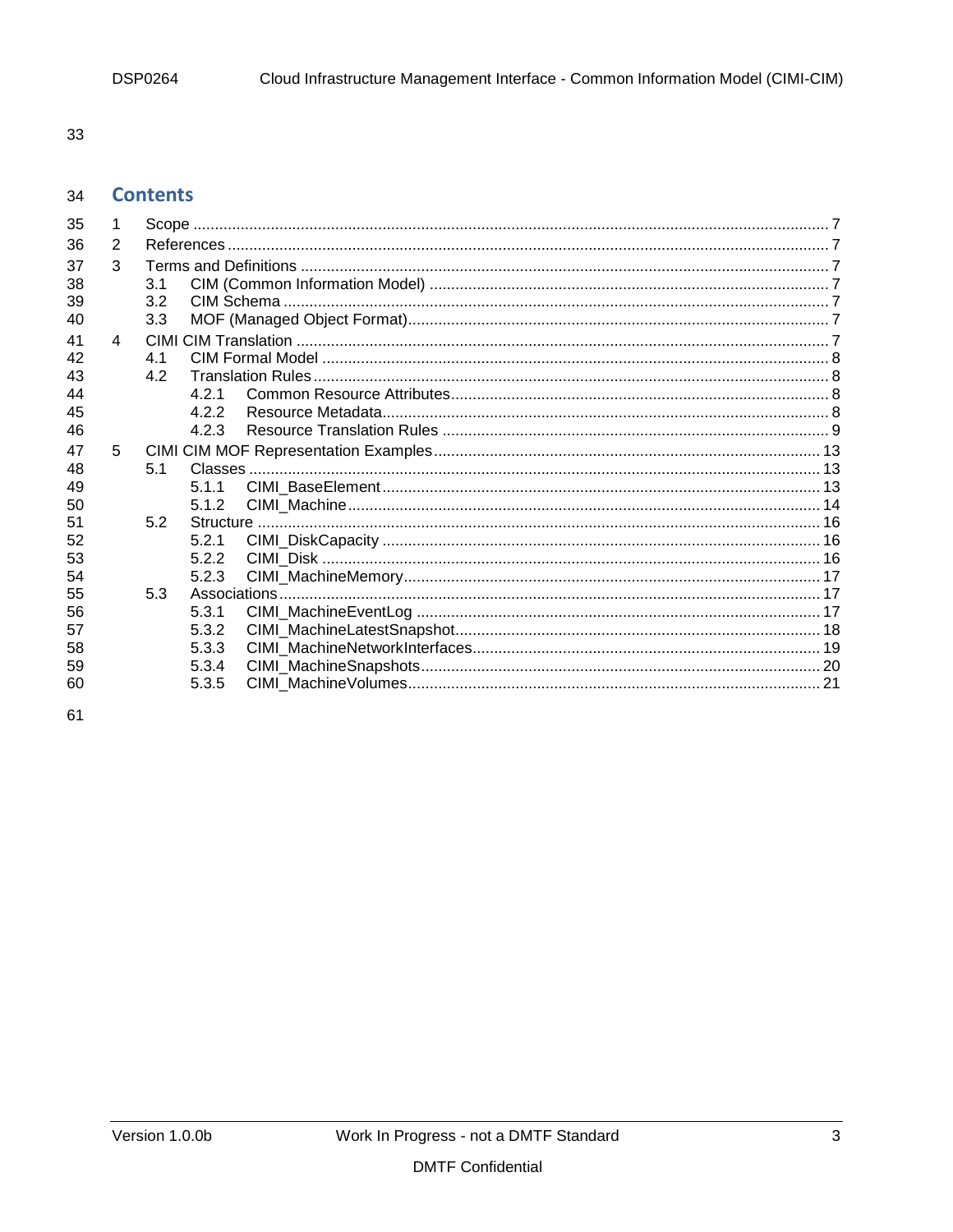### 63 **FIGURES**

64 **No table of figures entries found.**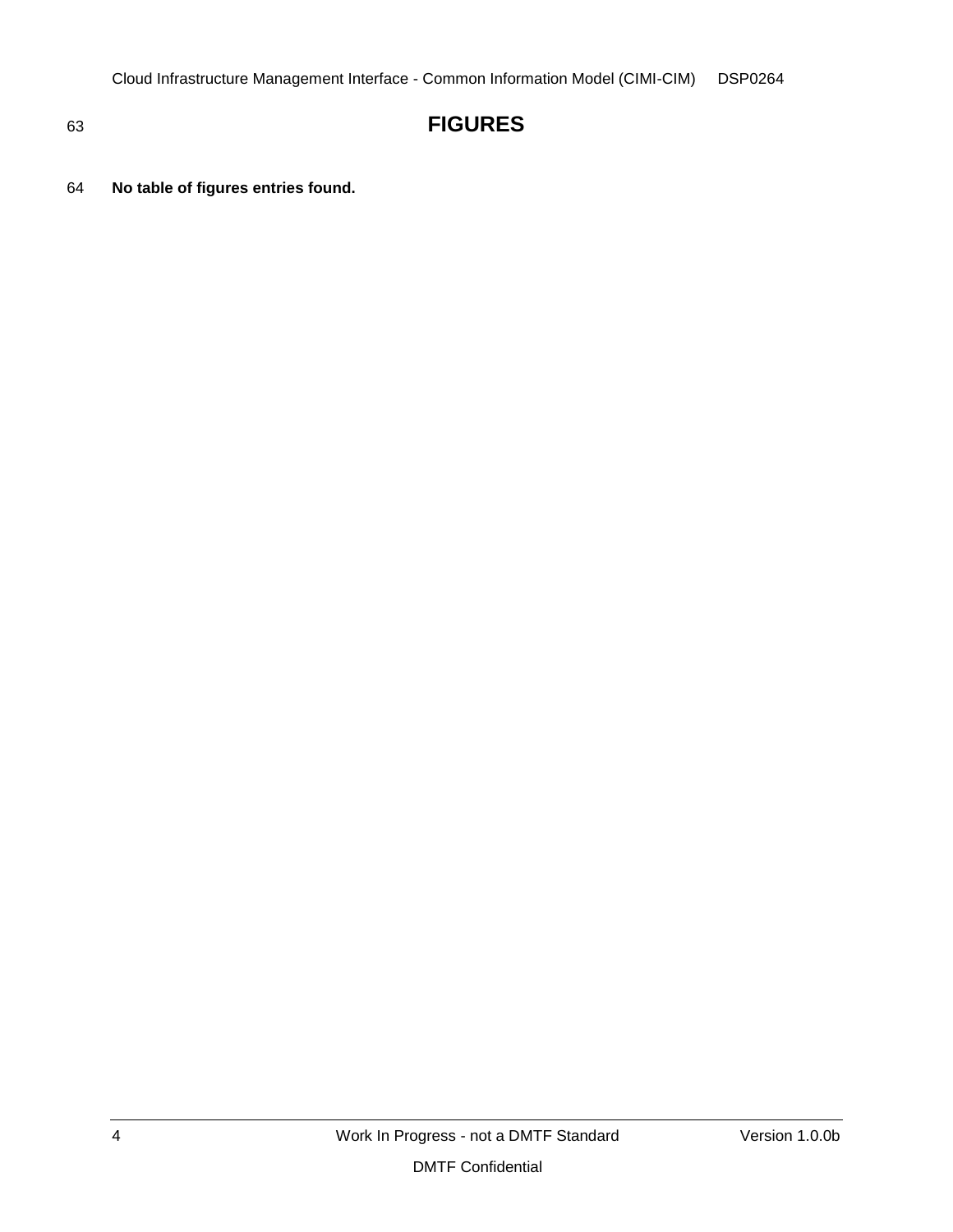### 65 **Foreword**

 This document is a deliverable from the DMTF Cloud Management Working Group. It defines a CIM 67 representation for the Cloud Infrastructure Management Interface [\[CIMI\]](#page-6-7) logical model. See the CIMI specification [\[CIMI\]](#page-6-7) for more information. This document assumes that the reader is familiar with the concepts defined in the CIM Infrastructure Specification 2.6 (DSP0004).

- 70 *Note to reader: The CIMI specification can currently be found on the DMTF Work In Progress*  71 *portal:*
- 72 *<http://dmtf.org/standards/wip>*
- 73 *When these specifications become standards, they will be located at an official URI per DMTF*  74 *publication processes.*

#### 75 **Acknowledgments**

76 The authors wish to acknowledge the following people.

#### 77 **Editors:**

- 78 Bankston, J. Keith Microsoft Corporation
- 79 **Burkhart, Nathan Microsoft Corporation**
- 80 Cohen, Josh Microsoft Corporation
- 81 Ericson, George EMC

#### 82 **Contributors:**

- 83 **•** Ali, Ghazanfar ZTE Corporation
- 84 Andreou, Marios Red Hat
- 85 **Bankston, J. Keith Microsoft Corporation**
- 86 Bumpus, Winston VMware Inc.
- 87 Burkhart, Nathan Microsoft Corporation
- 88 Carlson, Mark Oracle
- 89 Carter, Steve Novell
- 90 Chu, Junsheng ZTE Corporation
- 91 **Cohen, Josh Microsoft Corporation**
- 92 Coleman, Derek Hewlett-Packard Company
- 93 Crandall, John Brocade Communications Systems
- 94 · Davis, Doug IBM
- 95 Davis, Jim WBEM Solutions
- 96 **··** de la Iglesia, Fernando Telefónica
- 97 Dempo, Hiroshi NEC Corporation
- 98 Durand, Jacques Fujitsu
- 99 **Edery, Yigal Microsoft Corporation**
- 100 · Ericson, George EMC
- 101 Evans, Colleen Microsoft Corporation
- 102 Floeren, Norbert Ericsson AB
- 103 Freund, Robert Hitachi, Ltd.
- 104 · Galán, Fermín Telefónica
- 105 · Gopalan, Krishnan Microsoft Corporation
- 106 · Iwasa, Kazunori Fujitsu
- 107 · Johnson, Mark IBM
- 108 · Kowalski, Vincent BMC Software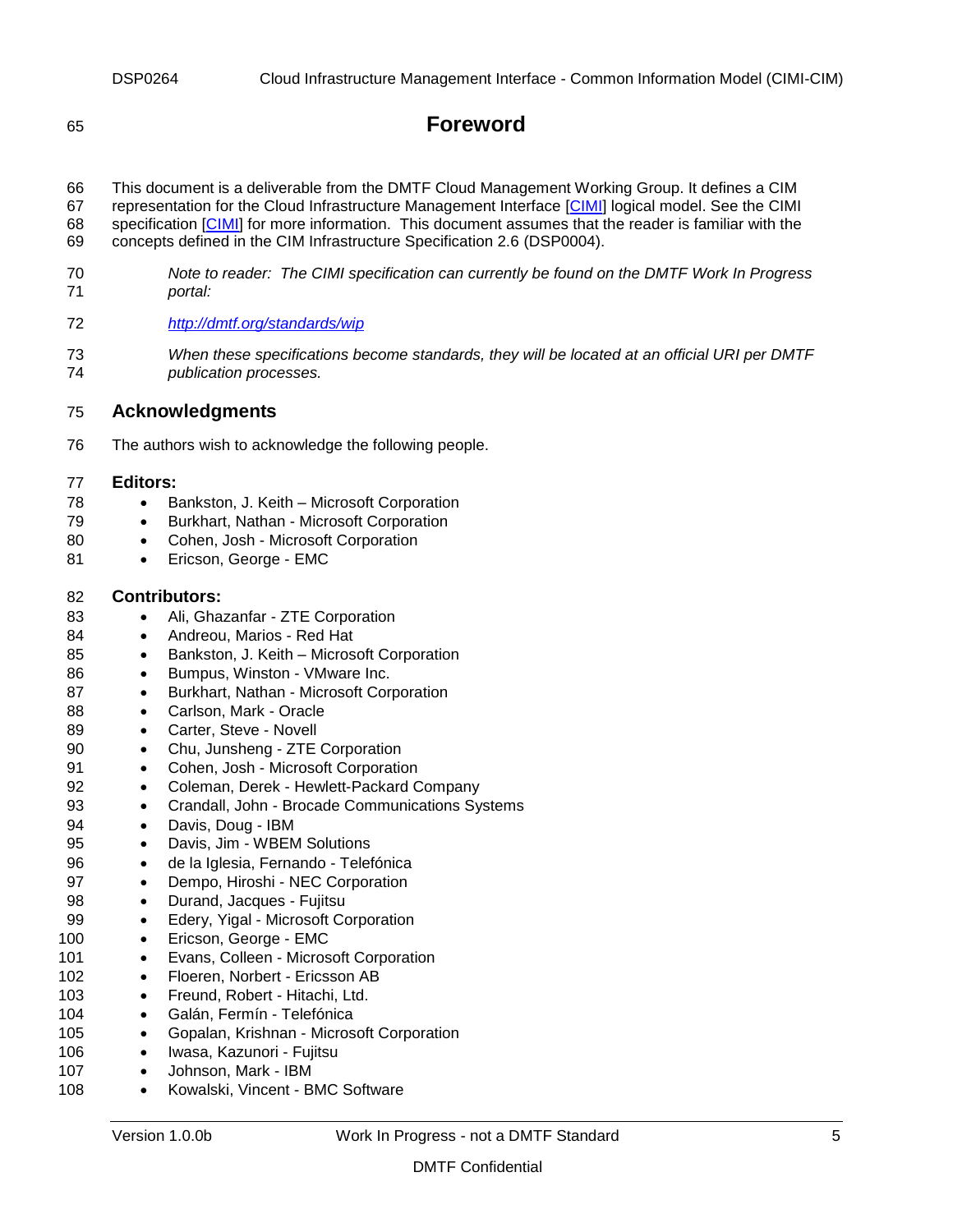109 • Krishnaswamy, Ruby - France Telecom Group 110 • Lamers, Lawrence - VMware Inc. 111 • Lipton, Paul - CA Technologies 112 • Livingston, James - NEC Corporation 113 • Lubsey, Vince - Virtustream Inc. 114 · Lutterkort, David - Red Hat 115 • Maciel, Fred - Hitachi, Ltd. 116 · Maier, Andreas - IBM 117 · Malhotra, Ashok - Oracle 118 · Mischkinsky, Jeff - Oracle 119 · Molina, Jesus - Fujitsu 120 • Moscovich, Efraim - CA Technologies 121 • Murray, Bryan - Hewlett-Packard Company 122 • Neely, Steven - Cisco 123 • Parchem, John - Microsoft Corporation 124 • Pardikar, Shishir - Citrix Systems Inc. 125 · Peñalvo, Miguel - Telefónica 126 · Pilz, Gilbert - Oracle 127 · Polo, Alvaro - Telef162nica 128 · Ronco, Enrico - Telecom Italia 129 · Rossini, Federico - Telecom Italia 130 · Rutkowski, Matthew - IBM 131 · Rutt, Tom - Fujitsu 132 • Shah, Hemal - Broadcom 133 • Shah, Nihar - Microsoft Corporation 134 • Sill, Alan - Open Grid Forum 135 · Song, Zhexuan - Huawei 136 · Song, Zhexuan - Fujitsu 137 • Waschke, Marvin - CA Technologies 138 • Wells, Eric - Hitachi, Ltd. 139 • Wheeler, Jeff - Huawei 140 • Wiggers, Maarten - Fujitsu 141 • Winkler, Steve - SAP AG 142 · Yu, Jack - Oracle 143 · Zhang, Aaron - Huawei 144 • Zhang, HengLiang - Huawei

145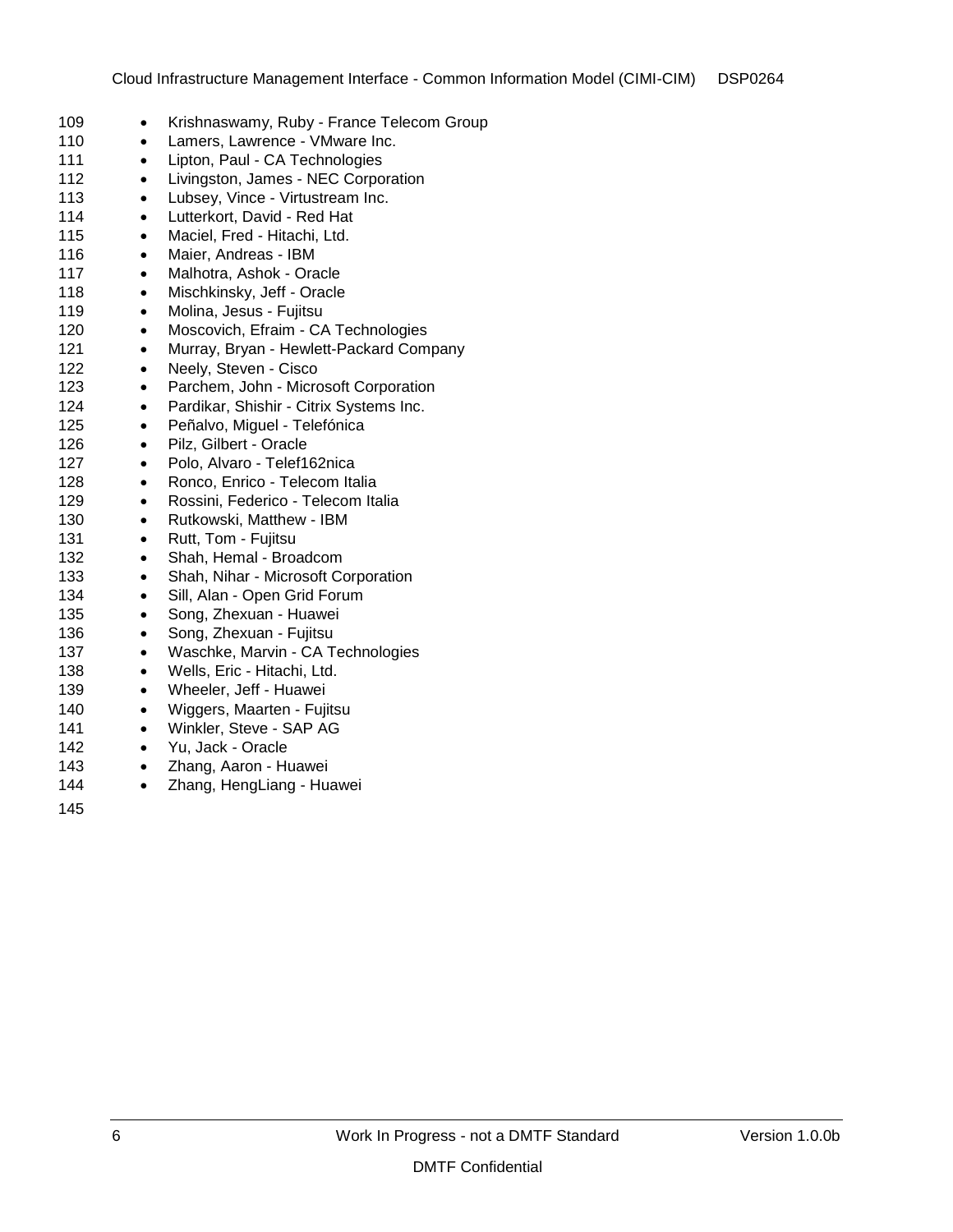### <span id="page-6-0"></span>**1 Scope**

 This document makes use of the common meta-model used by CIM, the Common Information Model to describe the CIMI logical model. This is defined in DSP004, **CIM Infrastructure Specification 2.6**

### <span id="page-6-1"></span>**2 References**

 The following referenced documents are indispensable for the application of this document. For dated references, only the edition cited applies. For undated references, the latest edition of the referenced

- document (including any amendments) applies:
- <span id="page-6-7"></span>DMTF DSP0263, Cloud Infrastructure Management Interface (CIMI) Model and REST Interface over
- HTTP, An Interface for Managing Cloud Infrastructure vesion 1.0.0d,
- [http://www.dmtf.org/standards/published\\_documents/DSP0263\\_1.0.0d.pdf.](http://www.dmtf.org/standards/published_documents/DSP0263_1.0.0d.pdf)
- <span id="page-6-8"></span>DMTF DSP0004, Common Information Model (CIM) Infrastructure vesion 2.6,
- <span id="page-6-2"></span>[http://www.dmtf.org/standards/published\\_documents/DSP0004\\_2.6.pdf](http://www.dmtf.org/standards/published_documents/DSP0004_2.6.pdf)

### **3 Terms and Definitions**

**3.1**

#### <span id="page-6-3"></span>**CIM (Common Information Model)**

- CIM (Common Information Model) defined by DSP0004 as:
- 162 1. The name of the meta-model used to define schemas (e.g., the CIM schema or extension schemas).
- 2. The name of the schema published by the DMTF (i.e., the CIM schema).
- This specification describes the translation between the CIM meta-model and CIMI Resources.
- <span id="page-6-4"></span>**3.2**

#### **CIM Schema**

- The schema published by the DMTF that defines the Common Information Model. It is divided into a core
- model and a common model. Extension schemas are defined outside of the DMTF and are not
- considered part of the CIM schema.
- **3.3**

#### <span id="page-6-5"></span>**MOF (Managed Object Format)**

- A DMTF defined language used to create [CIM](#page-6-3) metamodel conformant representations of model elements.
- The Managed Object Format (MOF) is an Interface Definition Language (IDL) based on ISO/IEC
- 14750:1999. ANNEX A of the CIM Infrastructure specification (see [DSP0004\)](#page-6-8), provides a complete
- <span id="page-6-6"></span>description, of the MOF language.

### **4 CIMI CIM Translation**

- Transformation of the CIMI CIM into CIM metamodel conformant representations enables access of the
- services defined by CIMI in CIM based environments. Such environments encompass a broad range of
- supported operating systems, languages, platforms, protocols, and other technologies.
- This specification describes transformations in a manner that enables any CIM metamodel conformant
- representation. This document will utilize [MOF](#page-6-5) for examples of such transformations.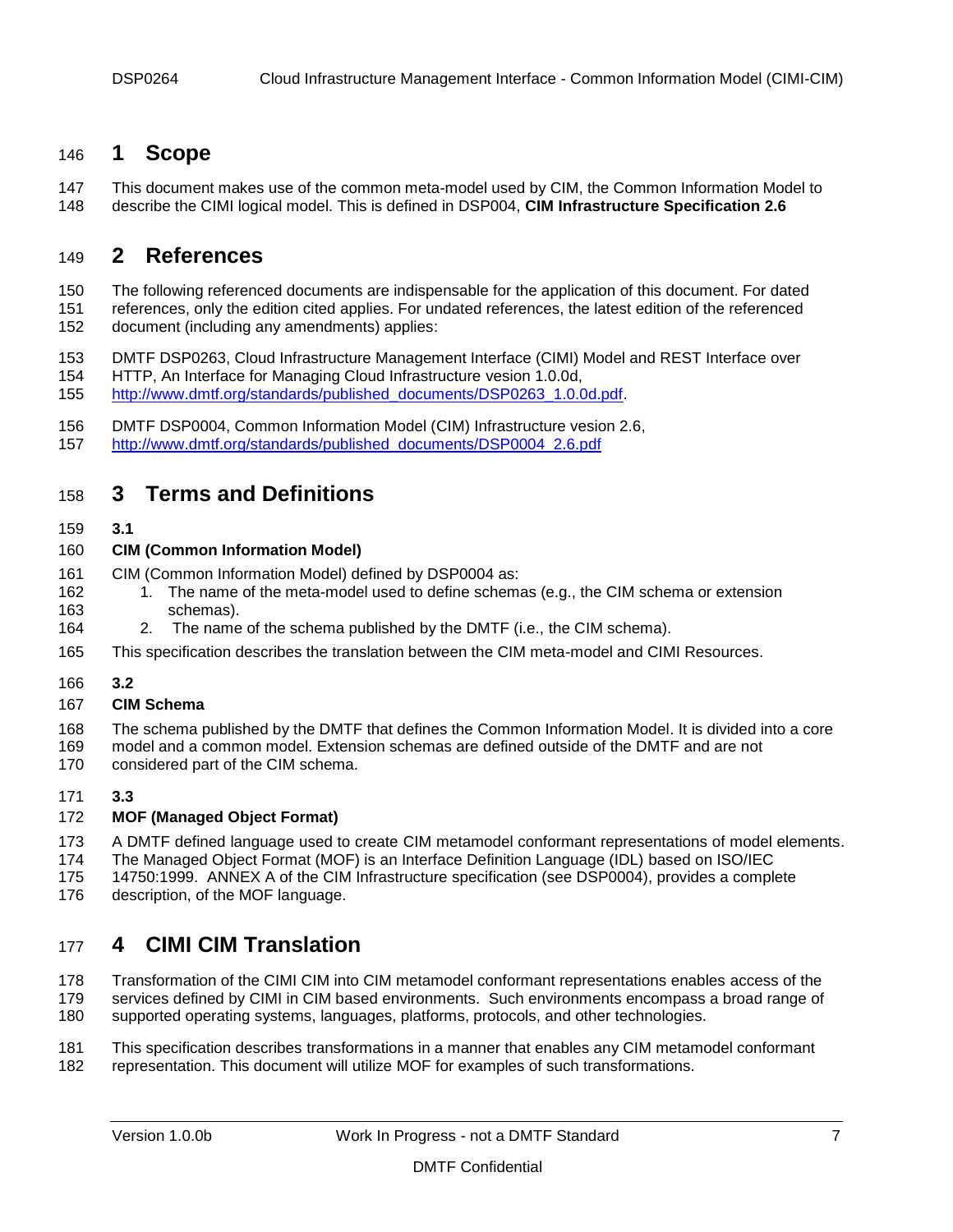#### <span id="page-7-0"></span>**4.1 CIM Formal Model**

- CIM representations of model resources are independent of access protocol and implementation technologies.
- The use of CIM representations enables CIMI resources to be managed together with other key cloud
- foundation resources such as storage, virtual machines, hardware, and operating systems that are also use CIM representations.
- A conformant CIMI CIM Service provider shall provide CIM representations of CIMI resources that are consistent with the formal definitions of the CIMI model according to the transformations described in this specification.
- The DMTF provides [MOF](#page-6-5) representations of CIMI resources that are transformed according to this specification.
- NOTE Although some of the CIMI CIM classes correspond to existing CIM schema, for example CIMI\_Job, no attempt has been made to derive from the CIM schema at this point.
- *Note to reader: The MOF files can currently be found on the DMTF Work In Progress portal:*
- *<http://dmtf.org/standards/wip>*
- *When these specifications become standards, they will be located at an official URI per DMTF publication processes.*

#### <span id="page-7-1"></span>**4.2 Translation Rules**

 The following sections define normative rules for translating between the CIMI resources as defined in the 202 Cloud Infrastructure Management Interface [CIMI](#page-6-7) and their representation in [CIM.](#page-6-3) Though all examples are represented using MOF format, this is only one of the formats that can be used to represent CIM class definitions.

#### <span id="page-7-2"></span>**4.2.1 Common Resource Attributes**

 All addressable, non-association, CIMI resources defined in CIM derive from a common class named 207 CIMI\_BaseElement. This class defines the common attributes that are shared by all CIMI resources as described in [CIMI](#page-6-7) section 5.7.1. Complex attributes (as defined in section 4.3.4) and Association classes (as defined in section 4.3.5) do not derive from CIMI\_BaseElement.

- 210 The class definition for [CIMI](#page-6-7)\_BaseElement shall contain a property for each Attribute defined in CIMI
- section 5.7.1. These properties shall be derived using the Attribute translation rules defined in section 4.3.3, except as noted below.
- The "id" attribute shall be represented as a property of type string. The "id" property shall have the "Key" qualifier associated with it. This property will act as the key property for all instances of CIMI classes.
- <span id="page-7-3"></span>See section 5 for a non-normative reference of the MOF representation of CIMI\_BaseElement.

#### **4.2.2 Resource Metadata**

- 217 Resource metadata defined in [CIMI](#page-6-7) section 5.11 shall be defined in CIM following the rules defined below
- in sections 4.3.3. For the purposes of this document, resource metadata is information about provider-
- defined constraints, capabilities, or features. Resource metadata shall be represented in the same way as any other resource.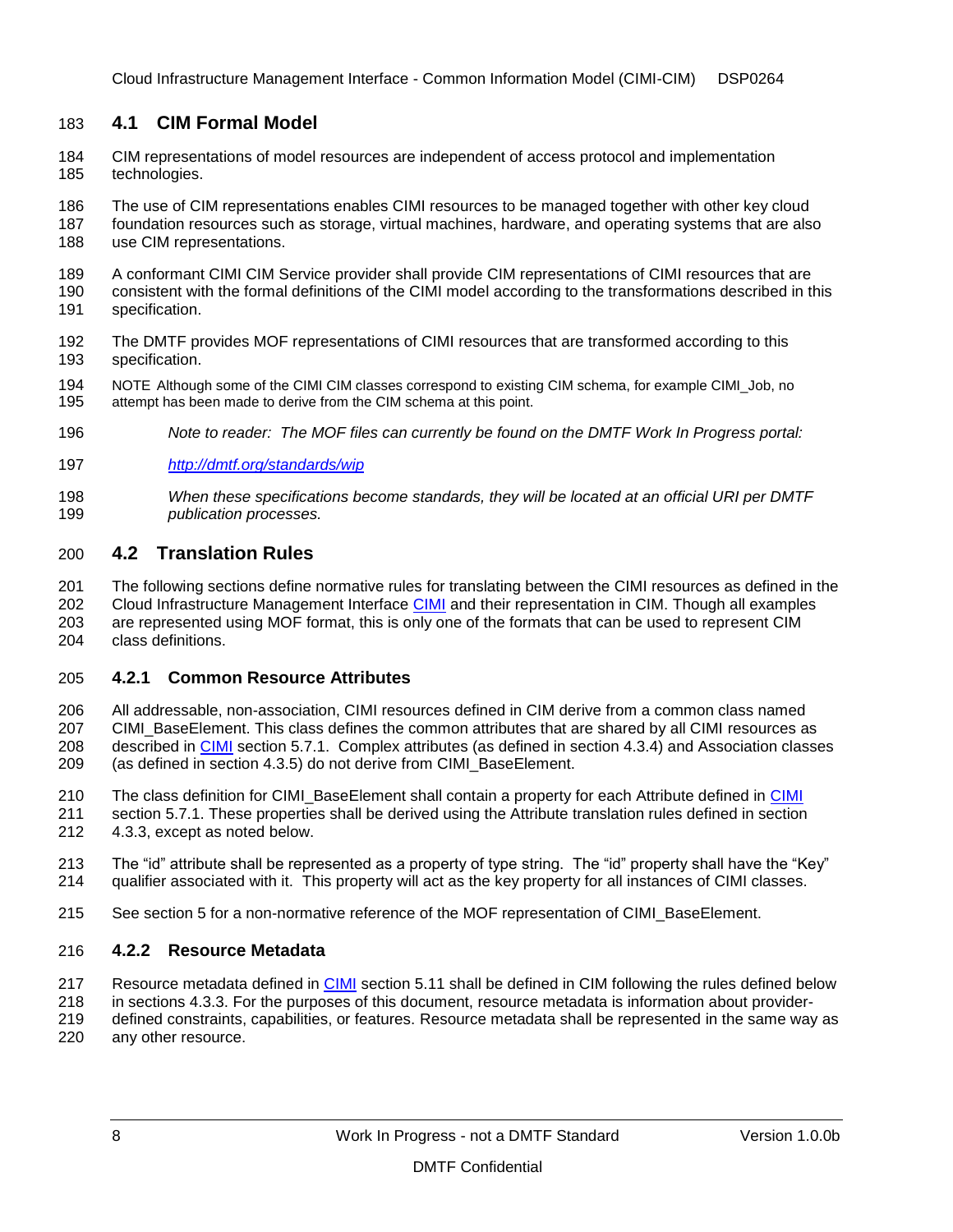#### <span id="page-8-0"></span>221 **4.2.3 Resource Translation Rules**

222 The rules described in this section produce a non-association class definition and some number of 223 auxiliary structure and association definitions for each resource defined in [CIMI.](#page-6-7) The CIM classes

- 224 represented by the MOF files in section 5 conform to these rules.
- 225 Each CIMI resource is translated first to a CIM class definition (see ). This will result in the definition of 226 that class and some number other auxiliary structure, class, and association class definitions.

#### <span id="page-8-1"></span>227 **4.2.3.1 Class definitions**

228 The schema name for non-association class definitions shall be "CIMI" and the class name for each 229 resource shall be the Name of the resource as defined in [CIMI](#page-6-7) and separated by an underscore, "\_". For 230 example, define the resource named Machine in CIM with the class name CIMI\_Machine.

- 231 Each non-association class in CIM shall inherit from CIMI\_BaseElement, which defines the common 232 attributes as specified in [CIMI](#page-6-7) section 5.7.1.
- 233 The following CIM qualifiers apply to each class definition.

| 234 | Table 4-1: Qualifiers for non-association classes |
|-----|---------------------------------------------------|
|     |                                                   |

| <b>CIM Qualifier</b>  | Value                                                                          |
|-----------------------|--------------------------------------------------------------------------------|
| Description           | Text following the heading of the clause that defines the resource in the CIMI |
|                       | specification.                                                                 |
| <b>UMLPackagePath</b> | According to the following ABNF:                                               |
|                       | "CIMI:" resourceName                                                           |
|                       | Where resource Name is the name of the corresponding CIMI resource.            |
| Version               | The version of the CIMI specification                                          |

235 Each top-level attribute of the corresponding CIMI resource is translated either into a property of the CIM 236 class representing the resource or into a CIM association class definition. This decision is based on the 237 following:

- 238 1) If the attribute has a simple type, then it translates to a CIM property with a primitive type, see 239 [4.2.3.1.](#page-8-1)
- 240 2) If the attribute is a reference or a collection, then it translates to a CIM association class (see 241 [4.2.3.2\)](#page-8-2).
- 242 3) If the attribute is a complex type that does not directly contain references, it translates to a CIM 243 structure property, see [4.2.3.6](#page-11-0)
- 244 4) If the attribute is a complex type that directly or indirectly contains references, it translates to a CIM 245 association class (see [4.2.3.2\)](#page-8-2) The CIM class definition shall not contain methods to represent Read, 246 Update, Create or Delete Operations as these are intrinsic operations.

247 Each Operation in [CIMI](#page-6-7) that is not an intrinsic operation listed above shall be included as a method in 248 the CIM class definition. The method name in CIM shall be the link URL as defined in [CIMI](#page-6-7) with the 249 prefix "http://www.dmtf.org/cimi/action/" removed. For example, the Operation supported by the 250 Machine resource that is defined in [CIMI](#page-6-7) with the link http://www.dmtf.org/cimi/action/start is defined 251 in CIM with a method named start.

#### <span id="page-8-2"></span>252 **4.2.3.2 Association class definitions**

253 As specified above, create an association class either if the property of the CIMI resource is a reference, 254 a collection, or if it is defined with an internal table that includes a reference or collection.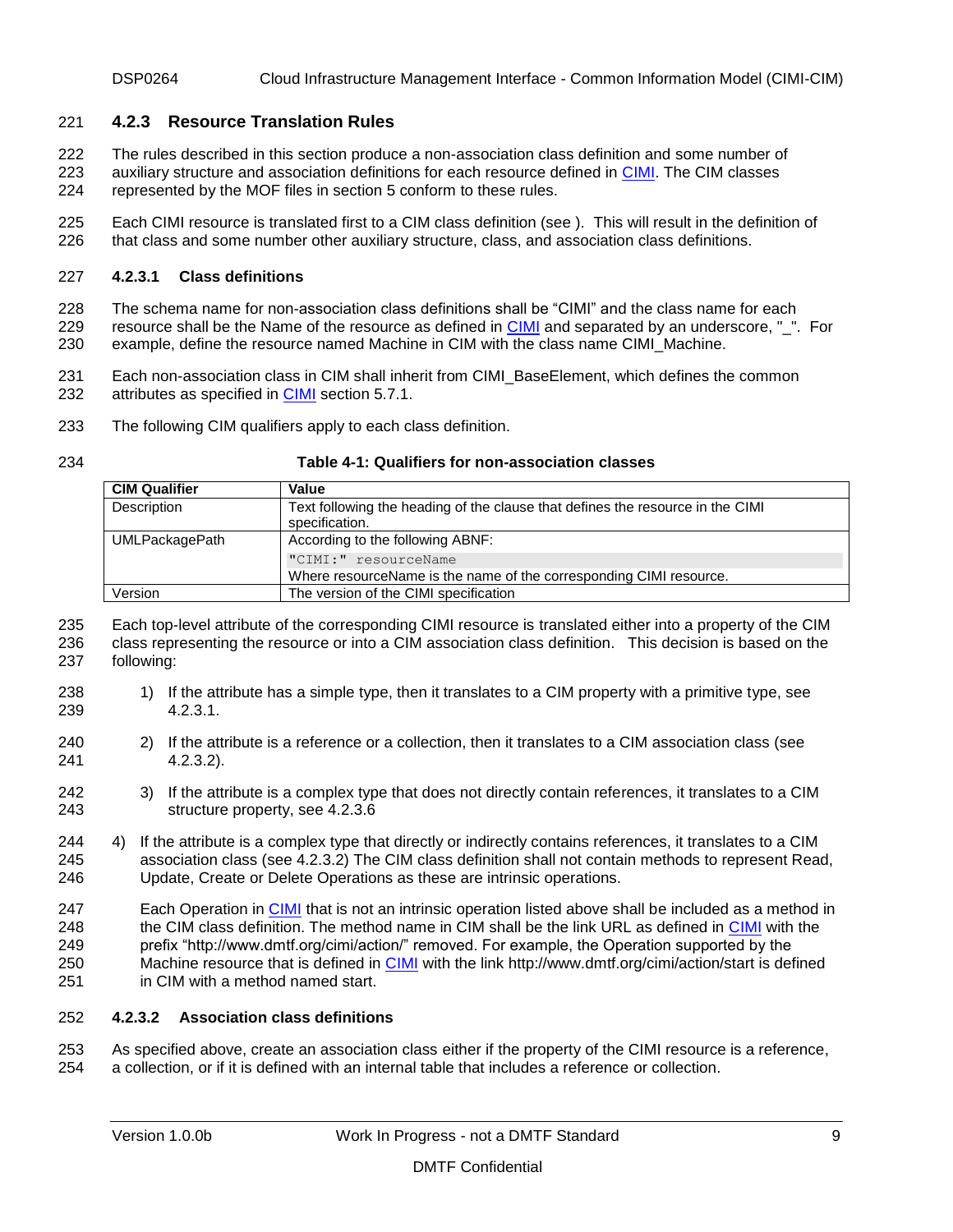#### Cloud Infrastructure Management Interface - Common Information Model (CIMI-CIM) DSP0264

- 255 In all cases, the association class name shall be the concatenation of "CIMI", an underscore, " ", the
- 256 name of the resource as defined in [CIMI](#page-6-7) and the corresponding CIMI attribute name with an initial capital
- letter. For example, the association with the class name of CIMI\_MachineNetwork (see [5.3.5\)](#page-20-0).
- The following CIM qualifiers apply to each association class definition.
- 

#### **Table 4-2: Qualifiers for non-association classes**

| <b>CIM Qualifier</b>  | Value                                                                                                                      |
|-----------------------|----------------------------------------------------------------------------------------------------------------------------|
| Association           | Must be specified first and with no value.                                                                                 |
| Description           | Text following the heading of the clause that defines the CIMI attribute that is translated<br>into the association class. |
| <b>UMLPackagePath</b> | According to the following ABNF:                                                                                           |
|                       | "CIMI:" resourceName referenceName                                                                                         |
|                       | Where resourceName is the name of the CIMI resource that defines the CIMI attribute                                        |
|                       | that is translated into the association class and referenceName is the name of the CIMI                                    |
|                       | attribute that caused creation of this association. The referenceName is specified with                                    |
|                       | an initial capital letter.                                                                                                 |
| Version               | The version of the CIMI specification                                                                                      |

 If the CIMI attribute is a reference, collection, collection array, or reference array, include two reference properties (see [4.2.3.5\)](#page-11-1) with the Key qualifier to the association class. The first is a reference to the CIM class representing the CIMI resource that included the reference or collection property. The description shall be "The referencing resource." The other is a reference to the CIM class corresponding to the referenced or collected CIMI resource. If the CIMI attribute is not an array, the Max qualifier shall be specified with a value of one (1). The description shall be the description of the original CIMI reference or collection attribute.

 If the CIMI attribute is defined with an internal table, then start by adding reference properties (see [4.2.3.5\)](#page-11-1) to the association class. The first is a reference property with the key property set to the CIM class representing the CIMI resource that included the reference property. The description shall be "The referencing resource." Add the additional reference properties to the association class according to the following algorithm.

- 272 1) Simple properties are added as defined in [4.2.3.1.](#page-8-1)
- 2) Reference or collection properties are added as defined in [4.2.3.5.](#page-11-1) If the property is not an array, the Max qualifier shall be specified with a value of one (1). If the CIMI attribute is specified with consumer support mandatory, then the Key qualifier shall be included.
- 276 3) If the attribute is a complex type that does not directly contain references, it translates to a CIM 277 structure property (see [4.2.3.6\)](#page-11-0).
- 4) If the attribute is a complex type that directly or indirectly contains references, it translates to reference property (see [4.2.3.5\)](#page-11-1) to a new CIM class (see [4.2.3.1\)](#page-8-1).
- a. Add a reference property to the association class that references that new class. The Max qualifier shall be one (1) if the CIMI attribute is not an array.
- b. If the CIMI specification specifies a name for this new resource (in square brackets within the CIMI attribute's type field), then that name is used for the new class, otherwise the name of the new resource is the containing resource name suffixed by the CIMI attribute name with an uppercase first letter. Treat the new class as if defined as a first level resource in the CIMI specification.
- The result shall have at least two reference properties specified with the Key qualifier.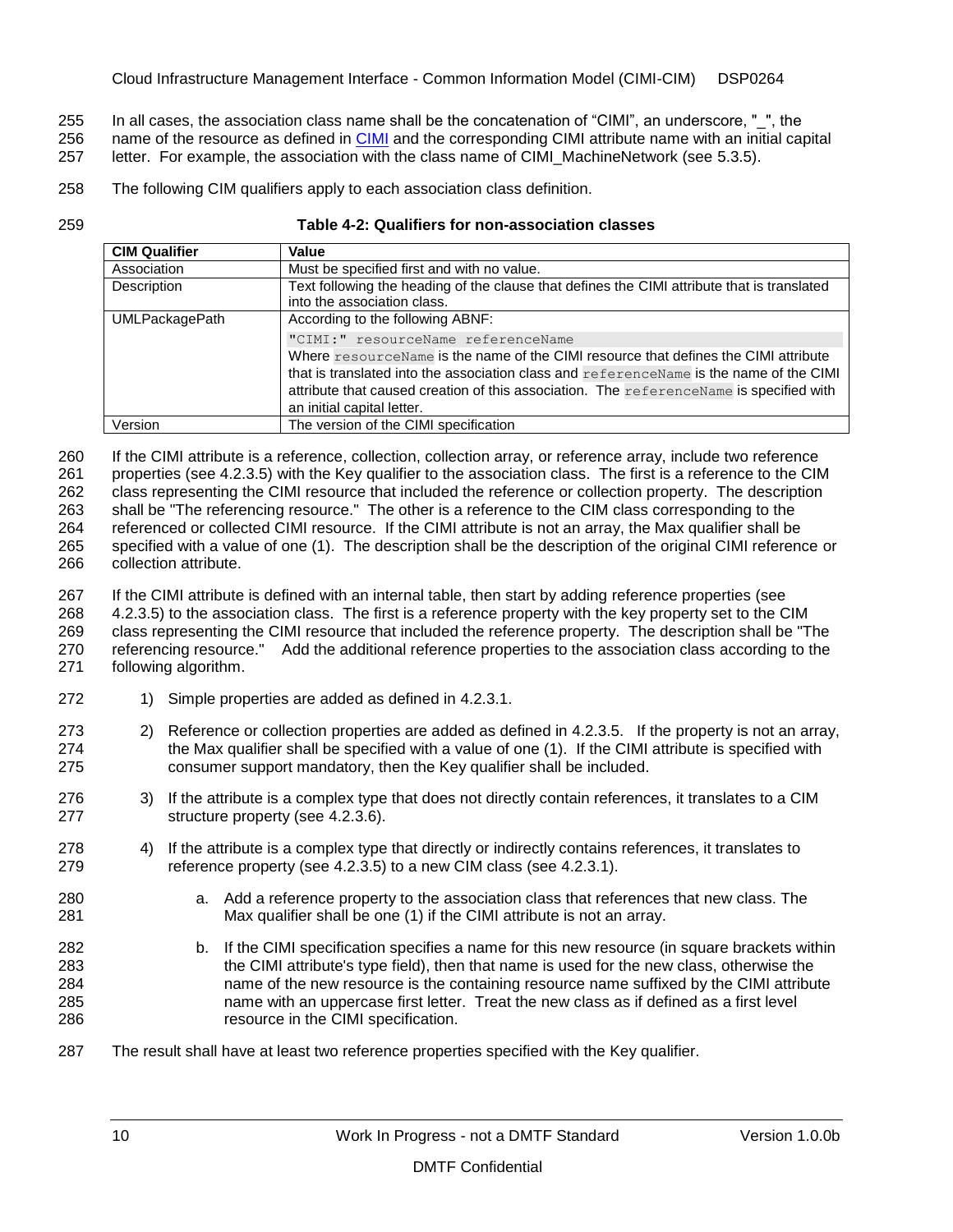<span id="page-10-1"></span>DSP0264 Cloud Infrastructure Management Interface - Common Information Model (CIMI-CIM)

#### 288 **4.2.3.3 Structure definitions**

- 289 The schema name for a structure definition shall be the name determined by creation of the structure 290 property (see [4.2.3.6\)](#page-11-0).
- 291 Each non-association class in CIM shall inherit from CIMI\_BaseElement, which defines the common
- 292 attributes as specified in [CIMI](#page-6-7) section 5.7.1.
- 293 The following CIM qualifiers apply to each structure definition.
- 

#### 294 **Table 4-3: Qualifiers for structures**

| <b>CIM Qualifier</b>  | Value                                                                                         |
|-----------------------|-----------------------------------------------------------------------------------------------|
| <b>Structure</b>      | Specify this qualifier with no arguments first                                                |
| Indication            | Specify this qualifier with no arguments second                                               |
| <b>Description</b>    | Modified version of text following the CIMI attribute that causes creation of this structure. |
| <b>UMLPackagePath</b> | According to the following ABNF:                                                              |
|                       | "CIMI:" resourceName                                                                          |
|                       | Where resourceName is the name of the corresponding CIMI resource.                            |
| Version               | The version of the CIMI specification                                                         |

295 Each top-level attribute of the corresponding CIMI resource is translated either into a property of the CIM 296 class representing the resource or into a CIM association class definition. Structures defined because of 297 the rules in this specification will not contain references. The following rules apply:

- 298 1) If the attribute has a simple type, then it translates to a CIM property with a primitive type, see 299 [4.2.3.1.](#page-8-1)
- 300 2) Otherwise, the attribute is a complex type, it translates to a CIM structure property, see [4.2.3.6](#page-11-0)

#### 301 **4.2.3.4 Simple Properties**

- 302 The CIMI CIM model uses standard CIM types in the MOF files.
- 303 [Table 4-4](#page-10-0) defines the translation between CIMI and CIM primitive types.
- 

| 304 | Table 4-4: Primitive Type mapping |
|-----|-----------------------------------|
|     |                                   |

<span id="page-10-0"></span>

| <b>MOF</b>         | <b>CIMI</b> |
|--------------------|-------------|
| datetime           | DateTimeUTC |
| uint8              | Integer     |
| sint8              | Integer     |
| uint16             | Integer     |
| sint <sub>16</sub> | Integer     |
| uint32             | Integer     |
| sint32             | Integer     |
| uint64             | Integer     |
| sint <sub>64</sub> | Integer     |
| string             | String      |
| boolean            | Boolean     |
| real32             | N/A         |
| real64             | N/A         |

305 The property name of a CIMI attribute with a primitive type shall be the same as the CIMI attribute name. 306 The property type shall be the CIM primitive type from

307 [Table 4-4.](#page-10-0) There are multiple rows shown for CIMI integer type. The modeler may exercise judgment. 308 However if there is any doubt, sint64 should be chosen. If the CIMI specification shows the attribute as

309 an array, then the CIM property shall also be an array.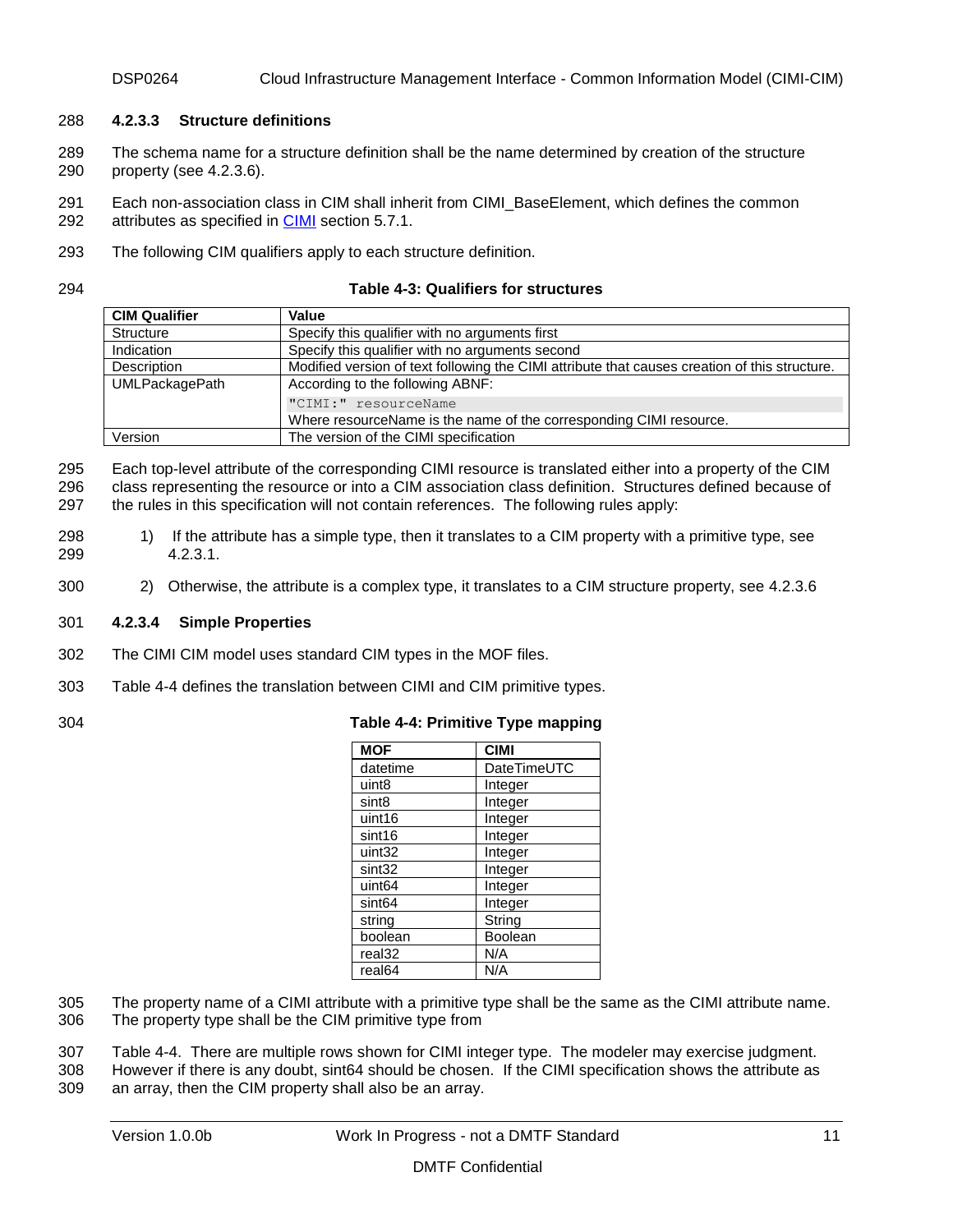- 310 [Table 4-5](#page-11-2) defines qualifiers that apply to simple properties.
- 

#### 311 **Table 4-5: Primitive Property Qualifiers**

<span id="page-11-2"></span>

| <b>CIM Qualifier</b> | Value                                                                                                   |
|----------------------|---------------------------------------------------------------------------------------------------------|
| Description          | The text provided in the description of the attribute.                                                  |
| Read                 | Specify this property with value False if the Consumer Constraints listed in the description specifies  |
|                      | "write-only"                                                                                            |
| Required             | Specify this qualifier with no value if the Provider Constraints listed in the description specifies    |
|                      | support mandatory.                                                                                      |
| Values               | Specify this value if the attribute type is string and the description includes the phrase, "Allowable  |
|                      | values include:" The qualifier value is the array of strings specified by the highlighted values listed |
|                      | in the description. Each value shall be prefixed with "CIMI_"                                           |
| Write                | Specify this property with no value if the Consumer Constraints listed in the description specifies     |
|                      | "read-write" or "write-only"                                                                            |

#### <span id="page-11-1"></span>312 **4.2.3.5 Reference Properties**

- 313 As described above, some CIMI reference or collection attributes cause the creation of an association
- 314 class definition. The remaining CIMI reference or collection attributes are modeled in CIM as reference
- 315 properties. These have a type formed by the referenced or collected class name followed by the keyword
- 316 "REF". The property name of a CIMI attribute with a reference or collection type shall be the same as the
- 317 CIMI attribute name. [Table 4-5](#page-11-2) defines qualifiers that apply to reference properties.
- 

#### 318 **Table 4-6: Reference Property Qualifiers**

| <b>CIM Qualifier</b> | Value                                                                                                  |
|----------------------|--------------------------------------------------------------------------------------------------------|
| Kev                  | If required by clause 4.2.3.2, this qualifier is specified first with no arguments                     |
| Description          | The text provided in the description of the attribute                                                  |
| Min                  | Specify with a value if the minimum number of referenced instances is not 0                            |
| Max                  | Specify with a value if the maximum number of referenced instances is not unlimited                    |
| Read                 | Specify this property with value False if the Consumer Constraints listed in the description specifies |
|                      | "write-only"                                                                                           |
| Required             | Specify this qualifier with no value if the Provider Constraints listed in the description specifies   |
|                      | support mandatory.                                                                                     |
| Write                | Specify this property with no value if the Consumer Constraints listed in the description specifies    |
|                      | "read-write" or "write-only"                                                                           |

#### <span id="page-11-0"></span>319 **4.2.3.6 Structure Properties**

 The property name of a CIMI attribute with a structure type shall be the same as the CIMI attribute name. 321 If the CIMI attribute lists a type name in square brackets, then that name prefixed with "CIMI" shall be the type name for the CIM property. Otherwise, the type name shall be "CIMI\_" followed by the name of the resource, followed by the name of the CIMI attribute with upper-case first letter. In both cases, create a structure definition (see [4.2.3.3\)](#page-10-1) with that name using the information from the CIMI table associated with the CIMI attribute.

- 326 If the CIMI specification shows the attribute as an array, then the CIM property shall also be an array.
- 327 [Table 4-7: Structure Property Qualifiers](#page-12-3) defines qualifiers that apply to structure properties.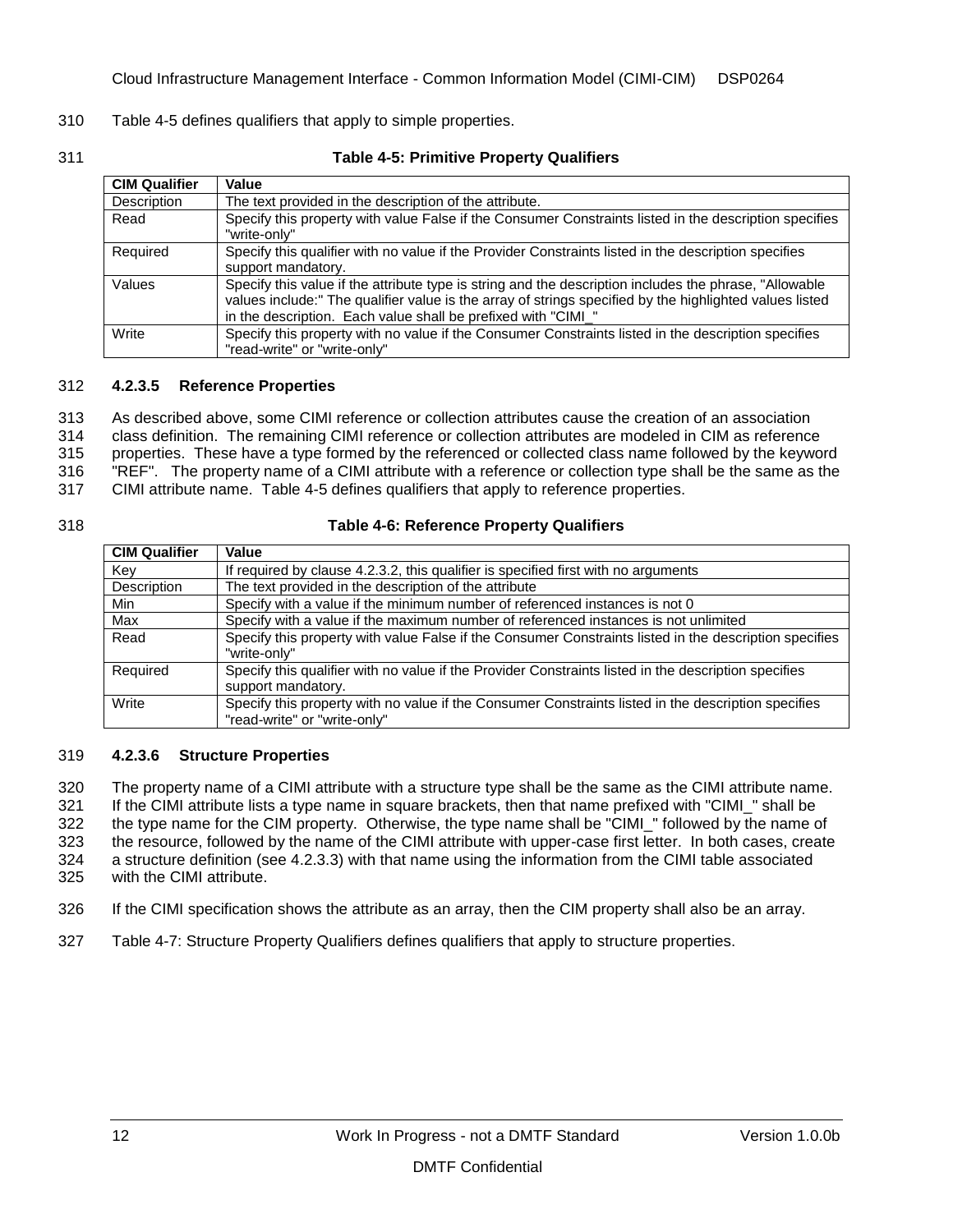#### **Table 4-7: Structure Property Qualifiers**

<span id="page-12-3"></span>

| <b>CIM Qualifier</b> | Value                                                                                                                                                                                                                                                                              |
|----------------------|------------------------------------------------------------------------------------------------------------------------------------------------------------------------------------------------------------------------------------------------------------------------------------|
| Description          | The text provided in the description of the attribute.                                                                                                                                                                                                                             |
| Read                 | Specify this property with value False if the Consumer Constraints listed in the description specifies<br>"write-only"                                                                                                                                                             |
| Required             | Specify this qualifier with no value if the Provider Constraints listed in the description specifies<br>support mandatory.                                                                                                                                                         |
| Values               | Specify this value if the attribute type is string and the description includes the phrase, "Allowable<br>values include". The qualifier value is the array of strings specified by the highlighted values listed<br>in the description. Each value shall be prefixed with "CIMI_" |
| Write                | Specify this property with no value if the Consumer Constraints listed in the description specifies<br>"read-write" or "write-only"                                                                                                                                                |

### <span id="page-12-0"></span>**5 CIMI CIM MOF Representation Examples**

- The following sections shows examples of CIMI entities represented as CIM MOF classes.
- The normative CIM meta-model representations are published by the DMTF at the URI below. The representations are published in MOF, XSD and other formats.
- *Note to reader: The URIs listed in the examples may not work due to the Work In Progress status of this document. The files can currently be found on the DMTF Work In Progress portal:*
- *<http://dmtf.org/standards/wip>*
- *When these specifications become standards, they will be located at an official URI per DMTF publication processes.*
- The following non-normative copies of the MOF files are provided for illustration. Where any differences occur between the published MOF files and the copies below, the published MOF files shall be considered authoritative.
- The Cloud Infrastructure Management Interface classes are defined in a schema with the prefix CIMI and derived from a common root class CIMI\_BaseElement, which does not derive from any DMTF standard CIM schema class. In order to facilitate this translation, a set of common structures is defined which are reused in the CIM meta-model expression of CIMI.
- <span id="page-12-1"></span>**5.1 Classes**
- <span id="page-12-2"></span>**5.1.1 CIMI\_BaseElement**

```
347 Defined in: CIMI_BaseElement.mof
```

```
348 [Abstract, Version ( "0.0.1" ), 
349 UMLPackagePath ( "CIMI::BaseElement" ), 
350 Description ( "Common properties for all CMWG classes" )]
351 class CIMI BaseElement {
352
353 [Key, Description (
354 "The unique identifier of this resource; assigned upon "
355 "resource creation. This attribute value is immutable, and "
356 "should be unique in the providers cloud." )]
357 string uri;
358
359 [Description (
```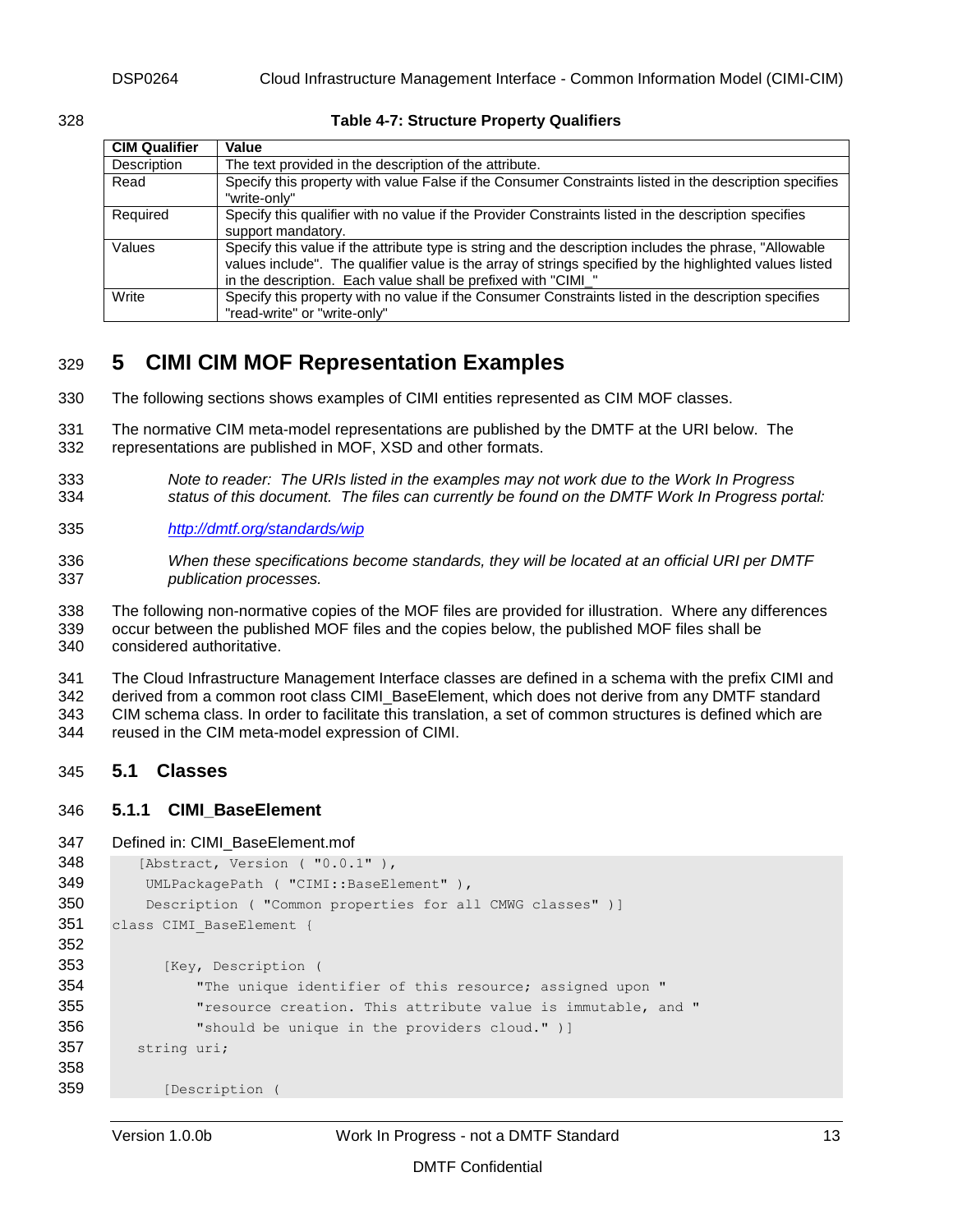```
360 "The human readable name of this resource; assigned by the "
361 "Creator as a part of the resource creation input." )]
362 string name;
363
364 [Description ( 
365 The human readable description of this resource; assigned "
366 "by the creator as a part of the resource creation input." )]
367 string description;
368
369 [Description ( 
370 "The timestamp when this resource was created. The format "
371 "should be unambiguous, and the value is immutable" )]
372 datetime created;
373 };
```
#### <span id="page-13-0"></span>**5.1.2 CIMI\_Machine**

| 375 | Defined in: CIMI_Machine.mof                                                |
|-----|-----------------------------------------------------------------------------|
| 376 | [Version $("0.0.1")$ ,                                                      |
| 377 | Description (                                                               |
| 378 | "An instantiated compute resource that encapsulates both CPU and Memory."), |
| 379 | UMLPackagePath ( "CIMI::Machine" ) ]                                        |
| 380 | Class CIMI Machine : CIMI BaseElement {                                     |
| 381 | [Required,                                                                  |
| 382 | Description (                                                               |
| 383 | "The operational state of the Machine. "                                    |
| 384 | "Allowable values include: "                                                |
| 385 | "CREATING: The Machine is in the process of being created. "                |
| 386 | "Allowable action when in this state is: delete. "                          |
| 387 | "STARTING: The Machine is in the process of being started. "                |
| 388 | "Allowable actions when in this state are: start, restart, "                |
| 389 | "stop, and delete. "                                                        |
| 390 | "STARTED: The Machine is available and ready for use. Allowable actions "   |
| 391 | "when in this state are: stop, restart, pause, suspend, capture, "          |
| 392 | "and delete. "                                                              |
| 393 | "STOPPING: The Machine is in the process of being stopped. Allowable "      |
| 394 | "actions when in this state are: start, restart, stop, and delete. "        |
| 395 | "STOPPED: This value is the virtual equivalent of powering off a physical " |
| 396 | " Machine. There is no saved CPU or memory state. Allowable actions when "  |
| 397 | "in this state are: start, restart, capture, and delete. "                  |
| 398 | "PAUSING: The Machine in the process of being PAUSED. Allowable actions "   |
| 399 | "when in this state are: start, restart, and delete. "                      |
| 400 | "PAUSED: In this state the Machine and its virtual resources remain "       |
| 401 | "instantiated and resources remain allocated, similar to the STARTED "      |
| 402 | "state, but the Machine and its virtual resources are not enabled to "      |
| 403 | "perform tasks. Allowable actions when in this state are: start, restart, " |
| 404 | "capture, and delete. "                                                     |
| 405 | "SUSPENDING: The Machine is in the process of being suspended. Allowable "  |
| 406 | "actions when in this state are: start, restart, and delete. "              |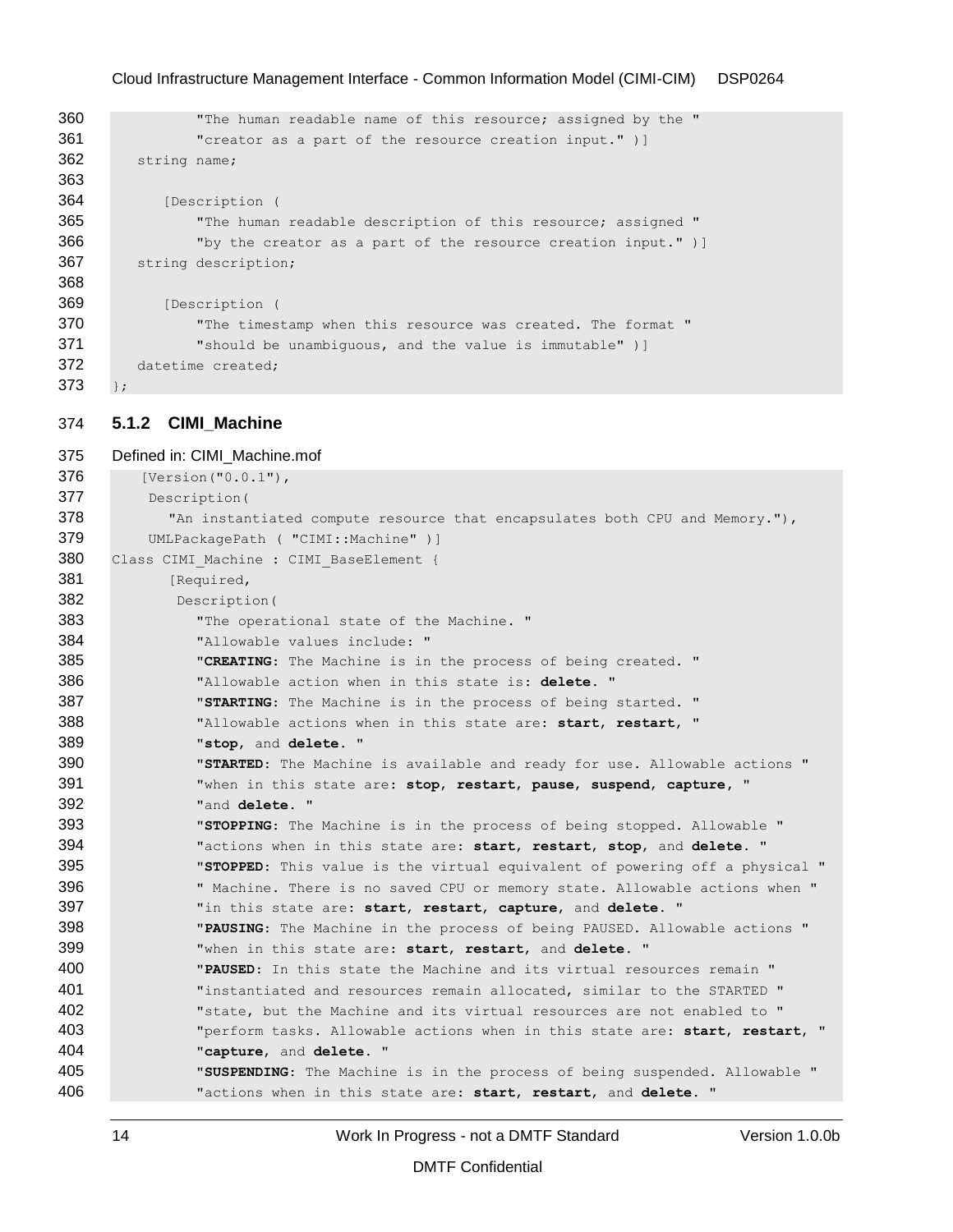DSP0264 Cloud Infrastructure Management Interface - Common Information Model (CIMI-CIM)

```
407 "SUSPENDED: In this state the Machine and its virtual resources are stored "
408 The Machine and its resources are not enabled to "
409 "perform tasks. Allowable actions when in this state are: start, restart, "
410 "capture, and delete. "
411 "DELETING: The Machine is in the process of being deleted. Allowable "
412 "action when in this state is: delete. "
413 "ERROR: The Provider has detected an error in the Machine. Allowable "
414 " actions when in this state are: start, restart, stop, and delete. "
415 "PAUSED and SUSPENDED states are optional and Providers may choose to "
416 "support them or not. "
417 "Providers may define additional values.")
418 Values{"CIMI_CREATING","CIMI_STARTING","CIMI_STOPPING","CIMI_STOPPED",
419 "CIMI_PAUSING","CIMI_PAUSED","CIMI_SUSPENDING",
420 "CIMI_SUSPENDED","CIMI_DELETING","CIMI_ERROR",
421 "CIMI PAUSED", "CIMI SUSPENDED"}]
422 String state;
423
424 [Description("The amount of CPU that this Machine has.")]
425 Uint32 cpu;
426
427 [Required,
428 Description(
429 The size of the memory (RAM) allocated to this Machine. "
430 "When this value is increased, it implies that the Machine is allocated "
431 "more RAM, and vice versa when the value is decreased. "
432 This attribute has the following sub-attributes that serve to describe "
433 "it:"),
434 EmbeddedInstance("CIMI_MachineMemory")]
435 String memory;
436
437 [Description (
438 "The list of disks (local storage) that are part of the Machine. Adding an "
439 " element to this list creates a disk. "
440 "Each disk in the collection has the following attributes, which describe "
441 "aspects of the disk:"),
442 EmbeddedInstance("CIMI_Disk")]
443 String disks;
444
445 [Description(
446 "The CPU architecture that will be supported by Machines created by using "
447 "this configuration. "
448 "Allowable values include: 68000, Alpha, ARM, Itanium, MIPS, PA_RISC, "
449 "POWER, PowerPC, x86, x86_64, z/Architecture, SPARC. Providers may define "
450 "additional values.")]
451 String cpuArch;
452 };
```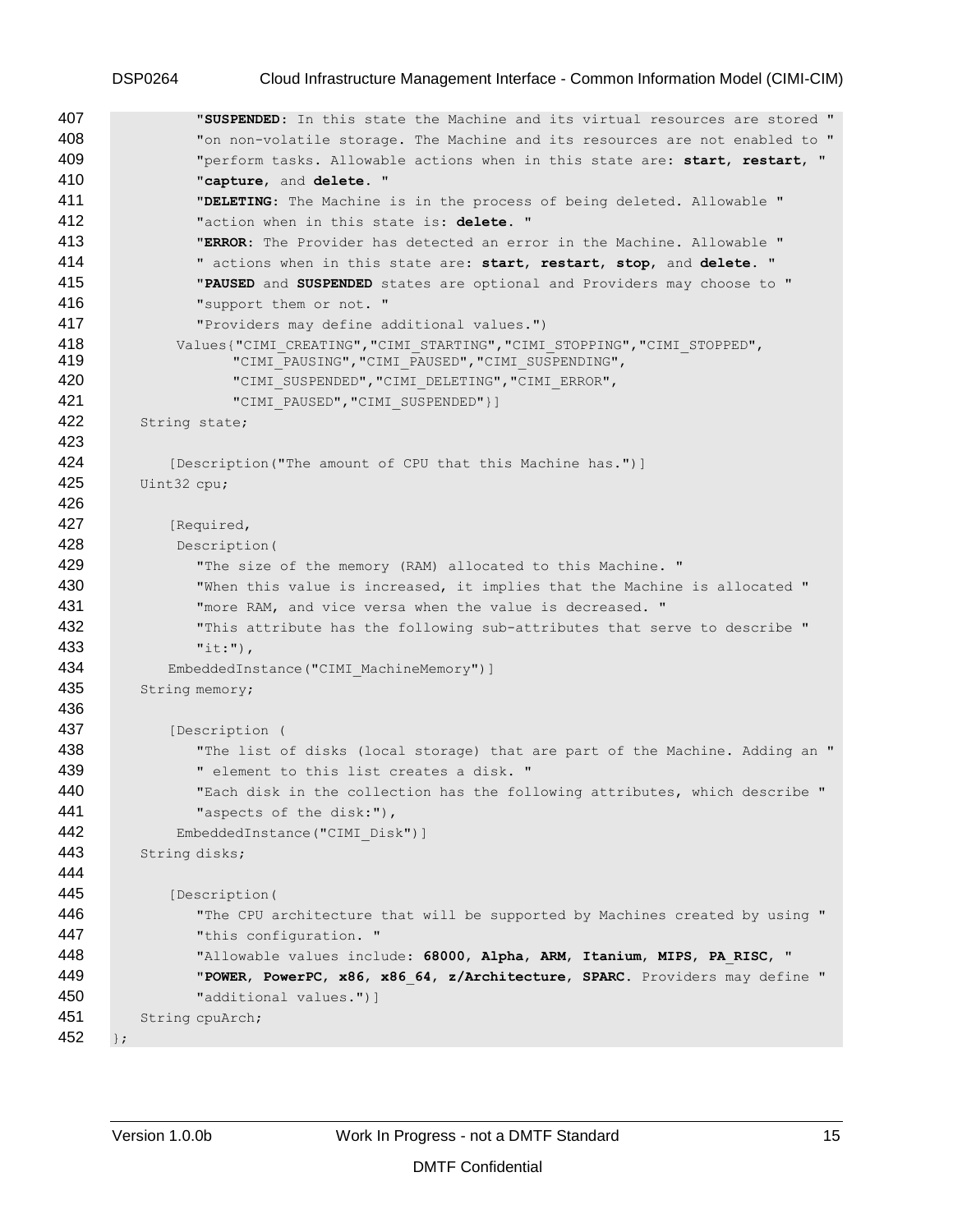#### <span id="page-15-1"></span><span id="page-15-0"></span>453 **5.2 Structure**

```
454 5.2.1 CIMI_DiskCapacity
```

```
455 Defined in: CIMI_DiskCapacity.mof
456 [Structure, Indication,
457 Version("0.0.1"),
458 Description("")] 
459 CIMI DiskCapacity {
460
461 [Required,
462 Description("A numerical quantity expressed as an integer.")]
463 Uint32 quantity;
464
465 [Required,
466 Description(
467 "An enumerated value that expresses the unit of measurement used. "
468 "Allowable values are byte, kilobyte, megabyte, gigabyte, terabyte, "
469 "petabyte, exabyte, zettabyte, and yottabyte.")]
470 String units;
```

```
471 };
```
#### <span id="page-15-2"></span>472 **5.2.2 CIMI\_Disk**

```
473 Defined in: CIMI_Disk.mof
474 [Structure, Indication,
475 Version("0.0.1"), 
476 Description(
477 The size of the memory (RAM) allocated to this Machine. "
478 "When this value is increased, it implies that the Machine is allocated more "
479 "RAM, and vice versa when the value is decreased. "
480 "This attribute has the following sub-attributes that serve to describe it:")]
481 CIMI_Disk {
482
483 [Required,
484 Description(
485 The initial capacity of the disk described by this attribute. This "
486 "property is an (unnamed) structure that has the following "
487 "sub-attributes."),
488 EmbeddedInstance("CIMI_DiskCapacity")]
489 String capacity;
490
491 [Description(
492 "Operating System specific location (path) in its namespace where this disk "
493 "will first appear. Note, once deployed Consumers might move where this
494 "Disk is located. "
495 "Support of this attribute indicates that the Provider can report this "
```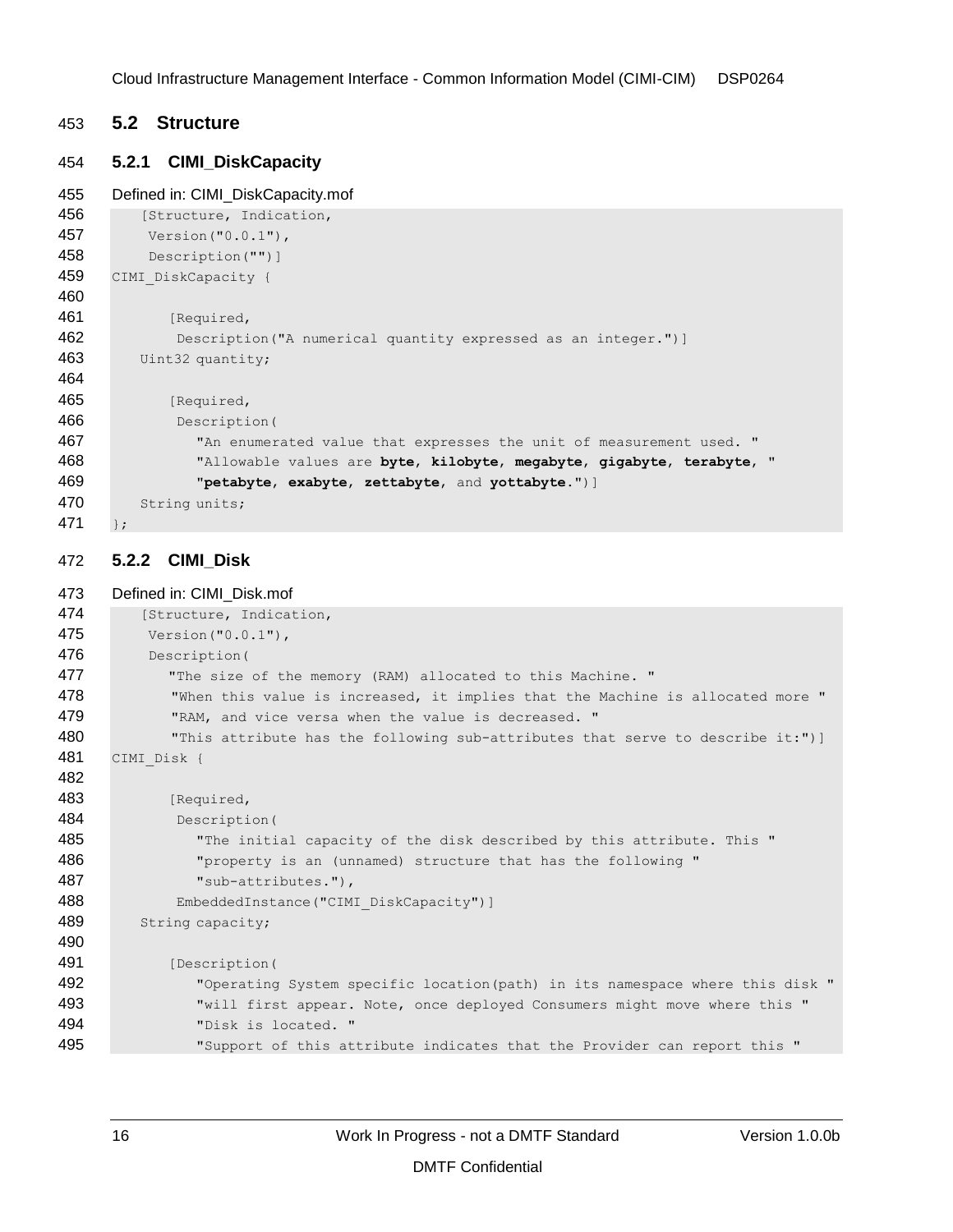```
496 "information back to the Consumer.")]
497 String initialLocation;
498 };
499 5.2.3 CIMI_MachineMemory
500 Defined in: CIMI_MachineMemory.mof
501 [Structure, Indication,
502 Version("0.0.1"),
503 Description("")]
504 CIMI MachineMemory {
505
506 [Required,
507 Description("A numerical quantity expressed as an integer.")],
508 Uint32 quantity;
509
510 [Required,
511 Description(
512 "An enumerated value that expresses the unit of measurement used. "
513 "Allowable values are byte, kibibyte, mebibyte, gibibyte, tebibyte, "
514 "pebibyte, exbibyte, zebibyte, and yobibyte.")]
515 String units;
516 \vert;
```
#### <span id="page-16-1"></span>517 **5.3 Associations**

#### <span id="page-16-2"></span>518 **5.3.1 CIMI\_MachineEventLog**

```
519 Defined in: CIMI_MachineEventLog.mof
520 [Association,
521 Version("0.0.1"), 
522 Description(""), 
523 UMLPackagePath ( "CIMI::Machine" ) ]
524 CIMI MachineEventLog {
525
526 [Key,
527 Description("")]
528 CIMI Machine machine;
529
530 [Key,
531 MAX(1),
532 Description("A reference to the EventLog of this Machine.")]
533 CIMI EventLog eventLog;
534 };
```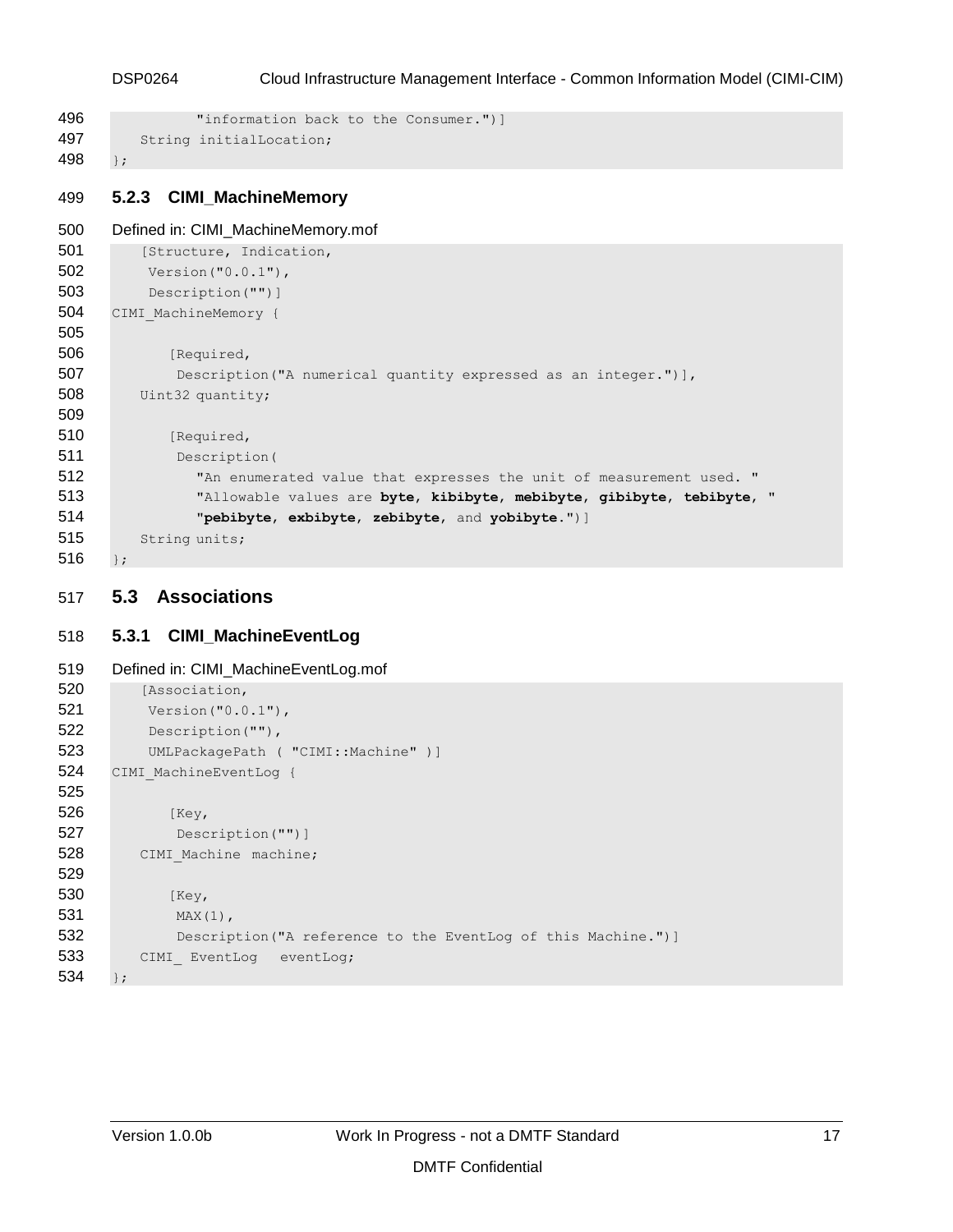#### <span id="page-17-0"></span>535 **5.3.2 CIMI\_MachineLatestSnapshot**

```
536 Defined in: CIMI_MachineLatestSnapshot.mof
537 [Association,
538 Version("0.0.1"), 
539 Description(""), 
540 UMLPackagePath ( "CIMI:: Machine" ) ]
541 CIMI MachineLatestSnapshot {
542
543 [Key,
544 Description("")]
545 CIMI Machine machine;
546
547 [Key, MAX(1),
548 Description(
549 "A reference to the SNAPSHOT representing the latest state captured for "
550 "this Machine (either most recent Snapshot or the last Snapshot reverted "
551 "to). \ln"552 "NOTE Snapshot is a MachineImage.")]
553 CIMI MachineImage latestSnapshot;
554 };
```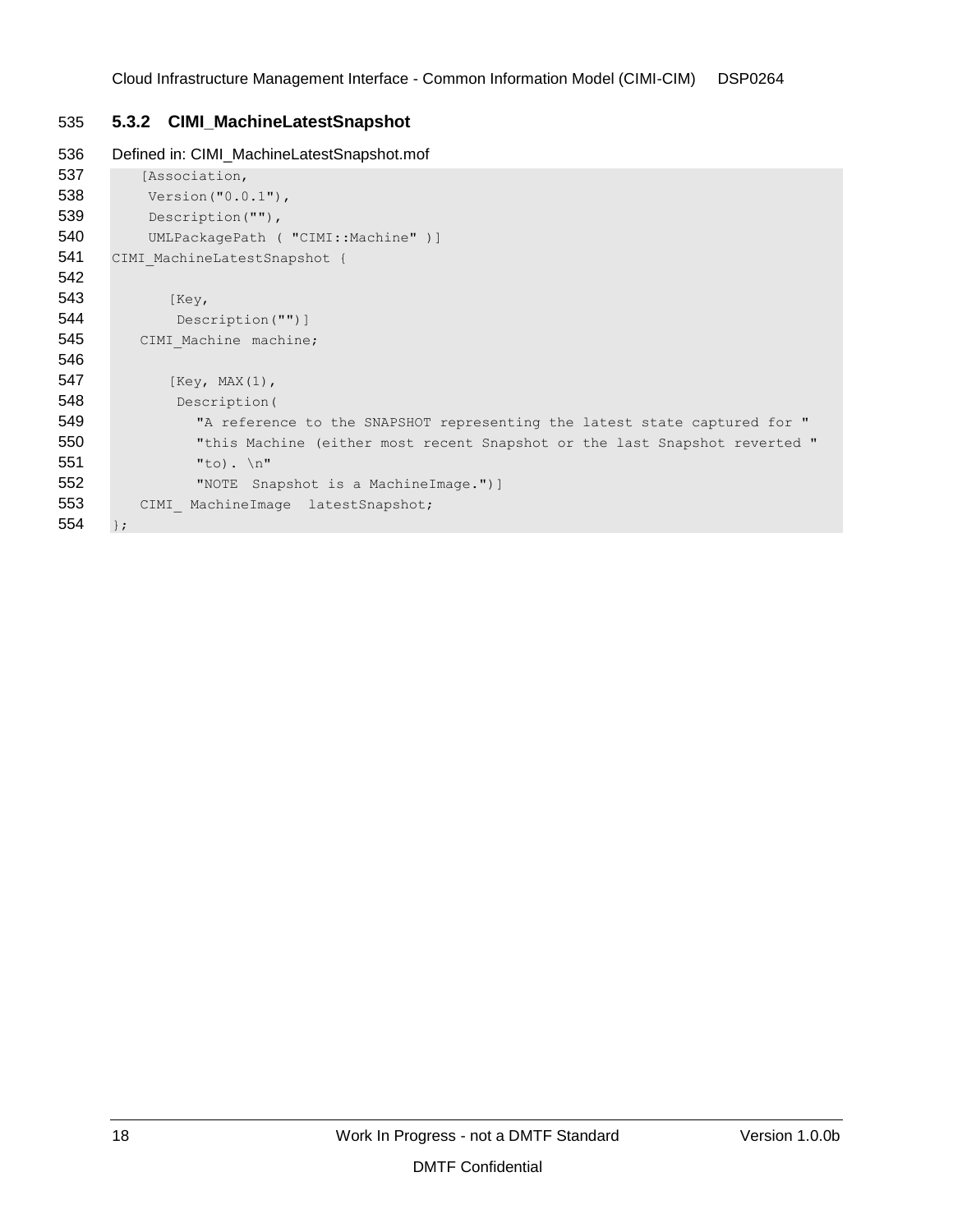#### <span id="page-18-0"></span>555 **5.3.3 CIMI\_MachineNetworkInterfaces**

```
556 Defined in: CIMI_MachineNetworkInterfaces.mof
557 [Association,
558 Version("0.0.1"), 
559 Description(
560 "A list of resources that define the network interfaces on this Machine."),
561 UMLPackagePath ( "CIMI::Machine" ) ]
562 CIMI MachineNetworkInterfaces {
563
564 [Key, Description("")]
565 CIMI Machine machine;
566
567 [Key,
568 Description(
569 "A list of references to the Addresses for this network interface.")]
570 CIMI Address addresses;
571
572 [Key,
573 Description("A reference to a Network for this network interface")]
574 CIMI Network network;
575
576 [Description (
577 The Matter who reference to the NetworkPort for this network interface. "
578 "If this attribute is provided, the "network" attribute in the "
579 "referenced NetworkPort shall have the same value as the 'network' "
580 "attribute in this networkInterface")]
581 CIMI NetworkPort networkPort;
582
583 [Required,
584 Description(
585 "The state of an interface configurable to be 'Active' or 'Passive'. "
586 "A passive interface is in a standby mode ready to forward traffic if "
587 "the primary interface fails.")]
588 String state;
589
590 [Description (
591 "Address assigned by the hypervisor when a machine is created or a unique "
592 "address can be manually assigned. "
593 "While this attribute can be specified, in most cases it is expected to "
594 "be supplied by the Provider. Specifying this value is typically only done "
595 "when the Template is only used for one particular Machine.")]
596 String macAddress;
597
598 [Description(
599 The "To set the largest supported packet size.")]
600 Uint32 maxTransmissionUnit;
601 };
```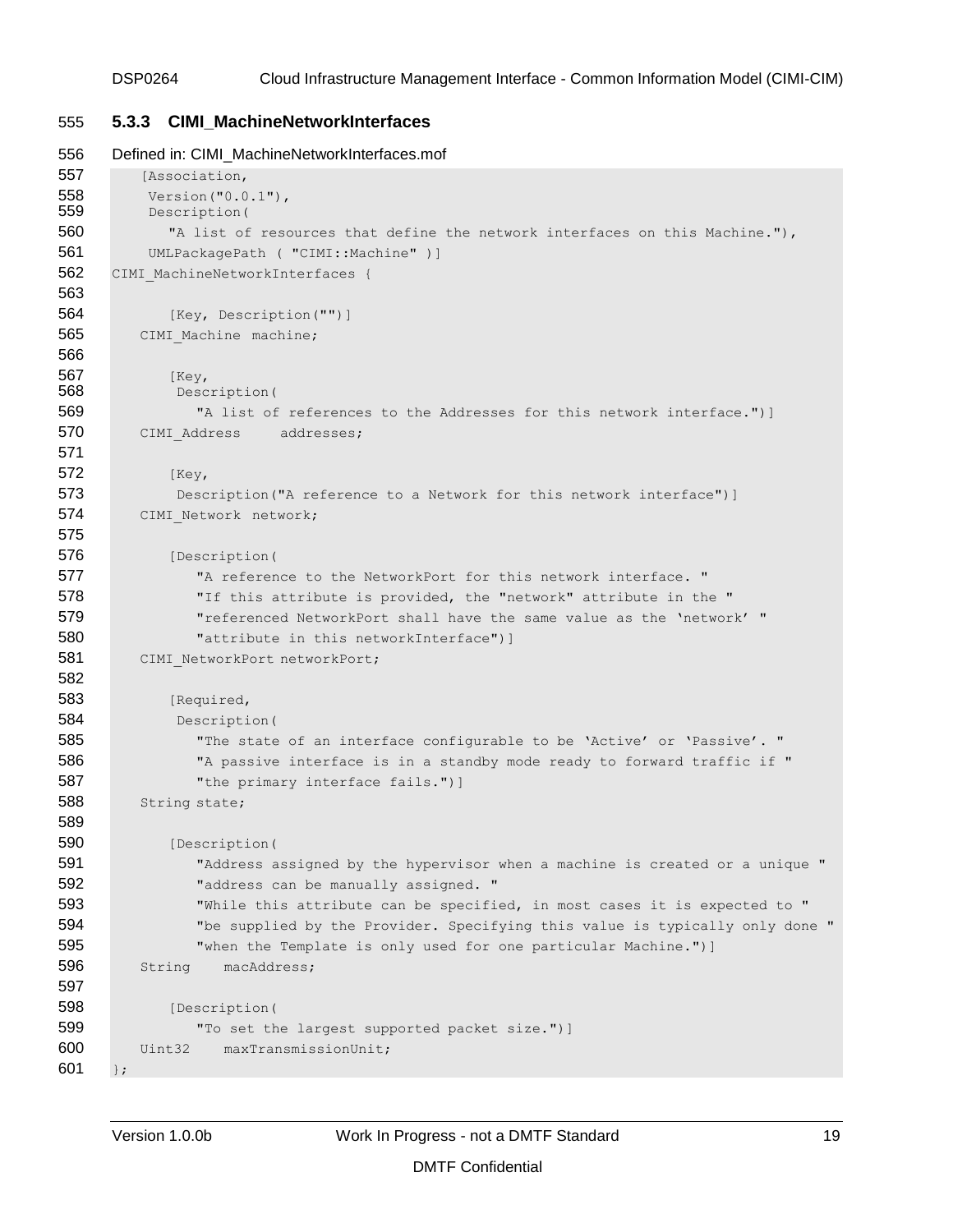#### <span id="page-19-0"></span>**5.3.4 CIMI\_MachineSnapshots**

```
603 Defined in: CIMI_MachineSnapshots.mof
604 [Association, 
605 Version("0.0.1"), 
606 Description(""), 
607 UMLPackagePath ( "CIMI:: Machine" ) ]
608 CIMI MachineSnapshots {
609
610 [Key,
611 Description("")]
612 CIMI Machine machine;
613
614 [Key,
615 Description(
616 "A list of references to the SNAPSHOT Machine Images taken of this "
617 "Machine.")]
618 CIMI MachineImage snapshots;
619 };
620
621
622 [Association, Version("0.0.1"), Description("")]
623 CIMI MachineMeters {
624 [Key, Description("")]
625 CIMI Machine machine;
626
627 [Key, Description("A list of references to Meters monitored for this Machine.")]
628 CIMI Meter meters;
629 };
```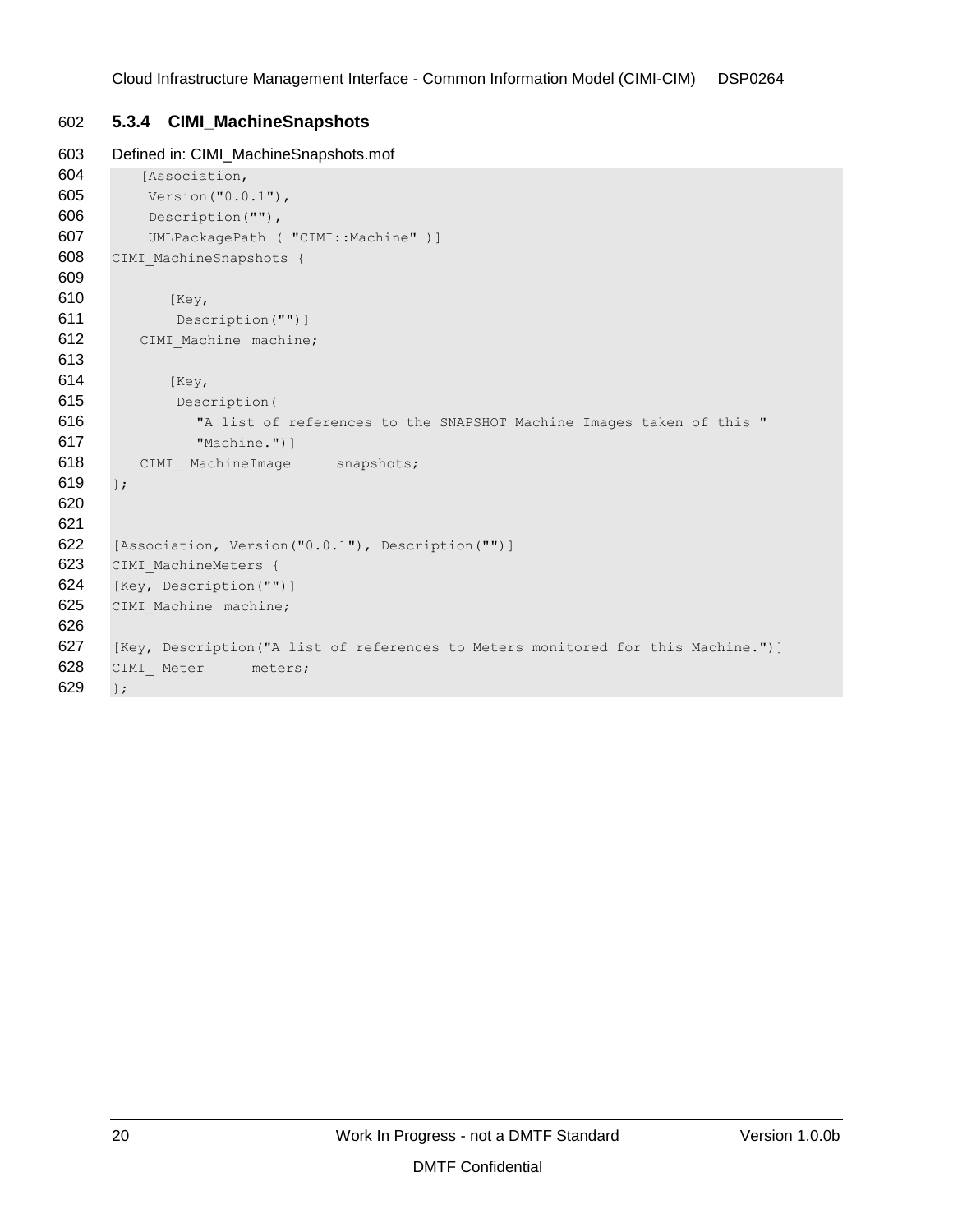<span id="page-20-0"></span>DSP0264 Cloud Infrastructure Management Interface - Common Information Model (CIMI-CIM)

#### 630 **5.3.5 CIMI\_MachineVolumes**

| 631        | Defined in: CIMI_MachineVolumes.mof                                            |  |  |  |
|------------|--------------------------------------------------------------------------------|--|--|--|
| 632        | [Association,                                                                  |  |  |  |
| 633<br>634 | Version $("0.0.1")$ ,<br>Description (                                         |  |  |  |
| 635        | "The list of networked volumes that are connected to this Machine. "           |  |  |  |
| 636        | "Adding a Volume to this list means that the Machine has some access to the "  |  |  |  |
| 637        | "data on the Volume. Removing a Volume from this list means that the Machine " |  |  |  |
| 638        | "no longer has access to the data on the Volume. "                             |  |  |  |
| 639        | "Each volume in the collection has the following attributes, which describe "  |  |  |  |
| 640        | "aspects of the way in which the Machine is connected to the Volume:"),        |  |  |  |
| 641        | UMLPackagePath ( "CIMI::Machine" ) ]                                           |  |  |  |
| 642        | CIMI MachineVolumes {                                                          |  |  |  |
| 643        |                                                                                |  |  |  |
| 644        | [Key, Description("")]                                                         |  |  |  |
| 645        | CIMI Machine machine;                                                          |  |  |  |
| 646        |                                                                                |  |  |  |
| 647        | [Key, Description ("Reference to the Volume that will be connected.")]         |  |  |  |
| 648        | CIMI Volume volume;                                                            |  |  |  |
| 649        |                                                                                |  |  |  |
| 650        | [Key, Description(                                                             |  |  |  |
| 651        | "Operating System specific location (path) in its namespace where this "       |  |  |  |
| 652        | "Volume will first appear. Note, once deployed Consumers might move where "    |  |  |  |
| 653        | "this Volume is located. "                                                     |  |  |  |
| 654        | "Support of this attribute indicates that the Provider can report this "       |  |  |  |
| 655        | "information back to the Consumer.")]                                          |  |  |  |
| 656        | String<br>initialLocation;                                                     |  |  |  |
| 657        | $\}$ ;                                                                         |  |  |  |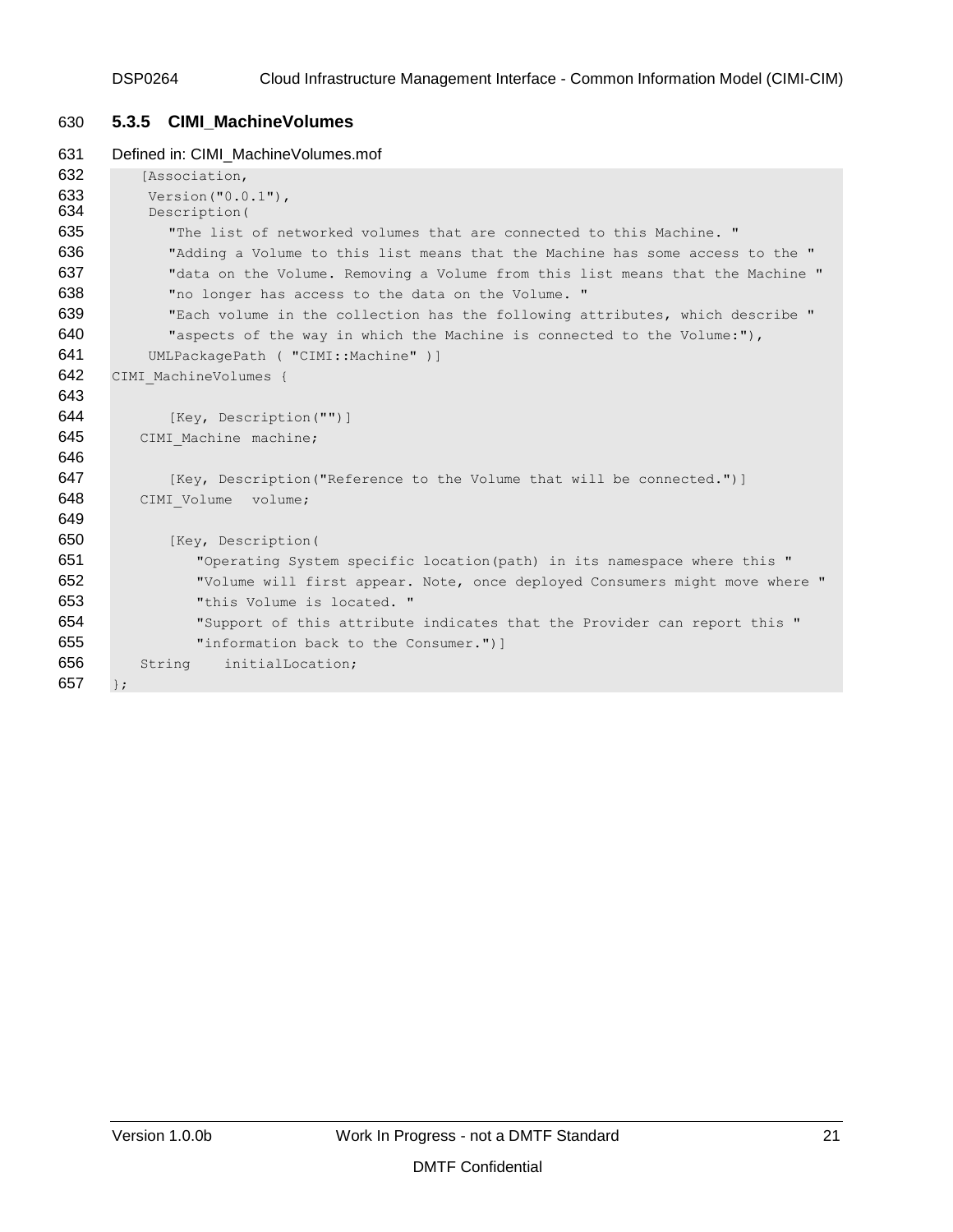| <b>ANNEX A</b>    | 658 |
|-------------------|-----|
| (informative)     | 659 |
| <b>Change log</b> | 660 |
|                   |     |

| <b>Version</b>     | Date       | <b>Description</b>             |
|--------------------|------------|--------------------------------|
| 1.0.0a             | 09/07/2011 | Released as a Work in Progress |
| 1.0.0 <sub>b</sub> | 06/13/2012 | Released as a Work in Progress |